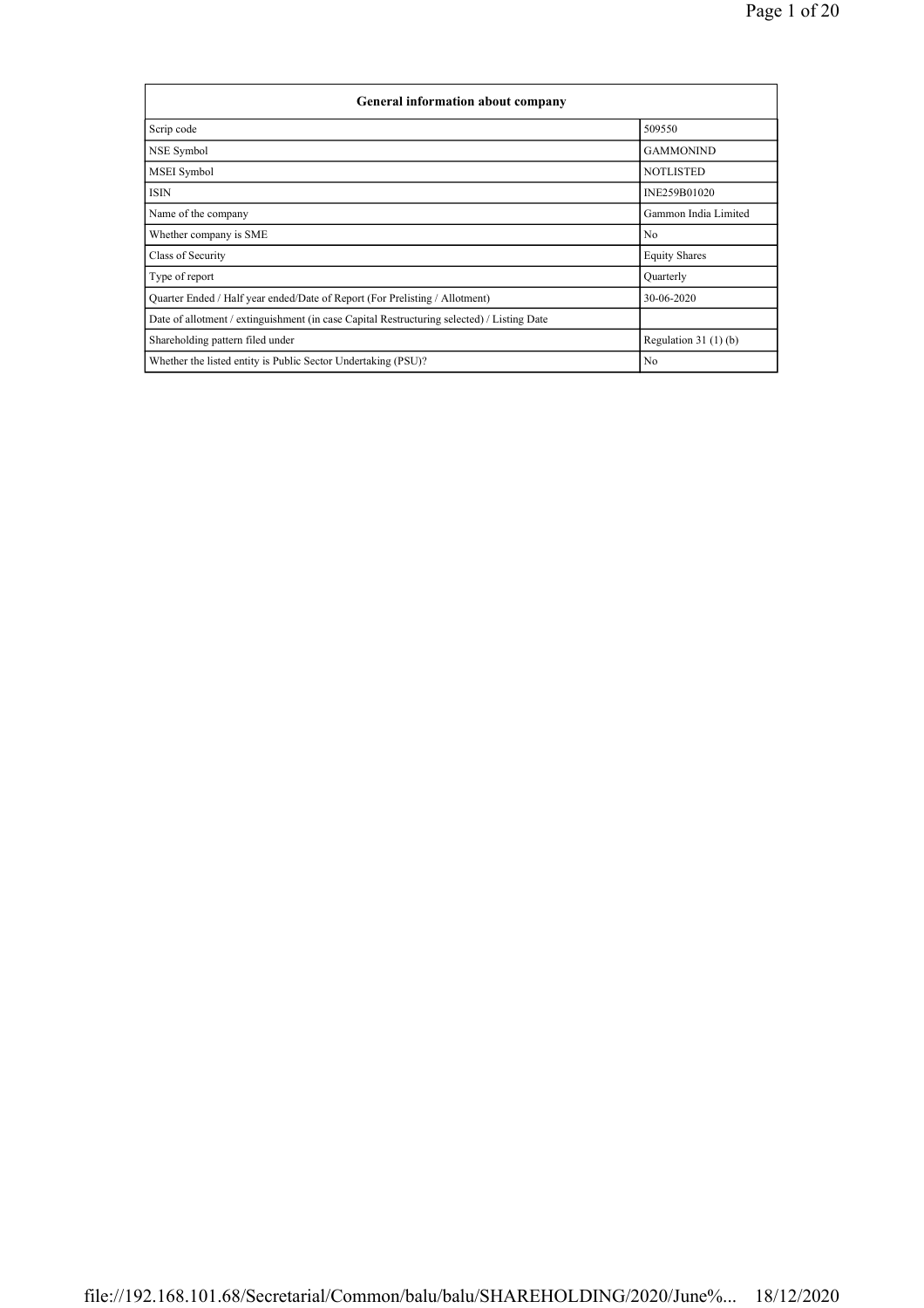|                |                                                                                           | <b>Declaration</b> |                                |                       |                            |
|----------------|-------------------------------------------------------------------------------------------|--------------------|--------------------------------|-----------------------|----------------------------|
| Sr.<br>No.     | Particular                                                                                | Yes/No             | Promoter and<br>Promoter Group | Public<br>shareholder | Non Promoter-Non<br>Public |
|                | Whether the Listed Entity has issued any partly paid up<br>shares?                        | No.                | N <sub>0</sub>                 | No                    | No.                        |
| $\overline{c}$ | Whether the Listed Entity has issued any Convertible<br>Securities?                       | No                 | N <sub>0</sub>                 | No                    | N <sub>0</sub>             |
| 3              | Whether the Listed Entity has issued any Warrants?                                        | N <sub>0</sub>     | N <sub>0</sub>                 | N <sub>0</sub>        | N <sub>0</sub>             |
| $\overline{4}$ | Whether the Listed Entity has any shares against which<br>depository receipts are issued? | No                 | N <sub>0</sub>                 | N <sub>0</sub>        | N <sub>0</sub>             |
| 5              | Whether the Listed Entity has any shares in locked-in?                                    | No                 | N <sub>0</sub>                 | N <sub>0</sub>        | N <sub>0</sub>             |
| 6              | Whether any shares held by promoters are pledge or<br>otherwise encumbered?               | Yes                | Yes                            |                       |                            |
| 7              | Whether company has equity shares with differential<br>voting rights?                     | No                 | N <sub>0</sub>                 | N <sub>0</sub>        | N <sub>0</sub>             |
| 8              | Whether the listed entity has any significant beneficial<br>owner?                        | No                 |                                |                       |                            |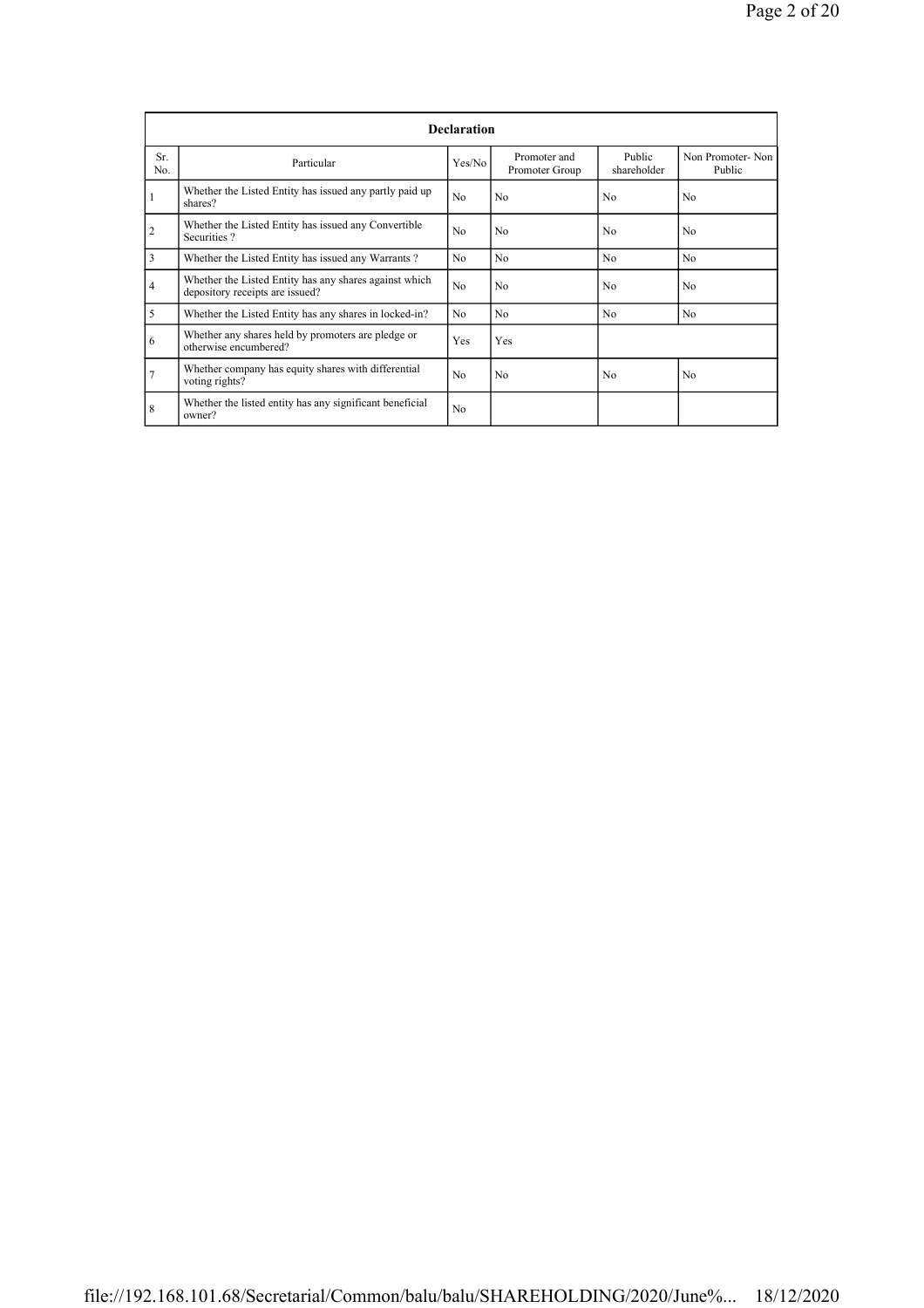|                 |                                           |                       |                                        |                                 |                          |                          | <b>Table I - Summary Statement holding of specified securities</b> |                           |               |                                      |                                                     |
|-----------------|-------------------------------------------|-----------------------|----------------------------------------|---------------------------------|--------------------------|--------------------------|--------------------------------------------------------------------|---------------------------|---------------|--------------------------------------|-----------------------------------------------------|
|                 |                                           |                       | No. of                                 | No.<br>Of<br>Partly             | No. Of<br>shares         | Total nos.               | Shareholding<br>as a % of total<br>no. of shares                   | class of securities (IX)  |               | Number of Voting Rights held in each |                                                     |
| Category<br>(1) | Category of Nos. Of<br>shareholder        | shareholders<br>(III) | fully paid<br>up equity<br>shares held | paid-<br>up                     | underlying<br>Depository | shares held<br>$(VII) =$ | (calculated as<br>per SCRR.                                        | No of Voting (XIV) Rights |               |                                      | Total as a<br>$%$ of<br>$(A+B+C)$<br>11.54<br>88.46 |
|                 | (II)                                      |                       | (IV)                                   | equity<br>shares<br>held<br>(V) | Receipts<br>(VI)         | $(IV)+(V)+$<br>(VI)      | 1957) (VIII)<br>As $a\%$ of<br>$(A+B+C2)$                          | Class eg:<br>X            | Class<br>eg:y | Total                                |                                                     |
| (A)             | Promoter &<br>Promoter<br>Group           | $\overline{7}$        | 42657154                               |                                 |                          | 42657154                 | 11.54                                                              | 42657154                  |               | 42657154                             |                                                     |
| (B)             | Public                                    | 42713                 | 326915951                              |                                 |                          | 326915951                | 88.46                                                              | 326915951                 |               | 326915951                            |                                                     |
| (C)             | Non<br>Promoter-<br>Non Public            |                       |                                        |                                 |                          |                          |                                                                    |                           |               |                                      |                                                     |
| (C1)            | <b>Shares</b><br>underlying<br><b>DRs</b> |                       |                                        |                                 |                          |                          |                                                                    |                           |               |                                      |                                                     |
| (C2)            | Shares held<br>by<br>Employee<br>Trusts   |                       |                                        |                                 |                          |                          |                                                                    |                           |               |                                      |                                                     |
|                 | Total                                     | 42720                 | 369573105                              |                                 |                          | 369573105                | 100                                                                | 369573105                 |               | 369573105                            | 100                                                 |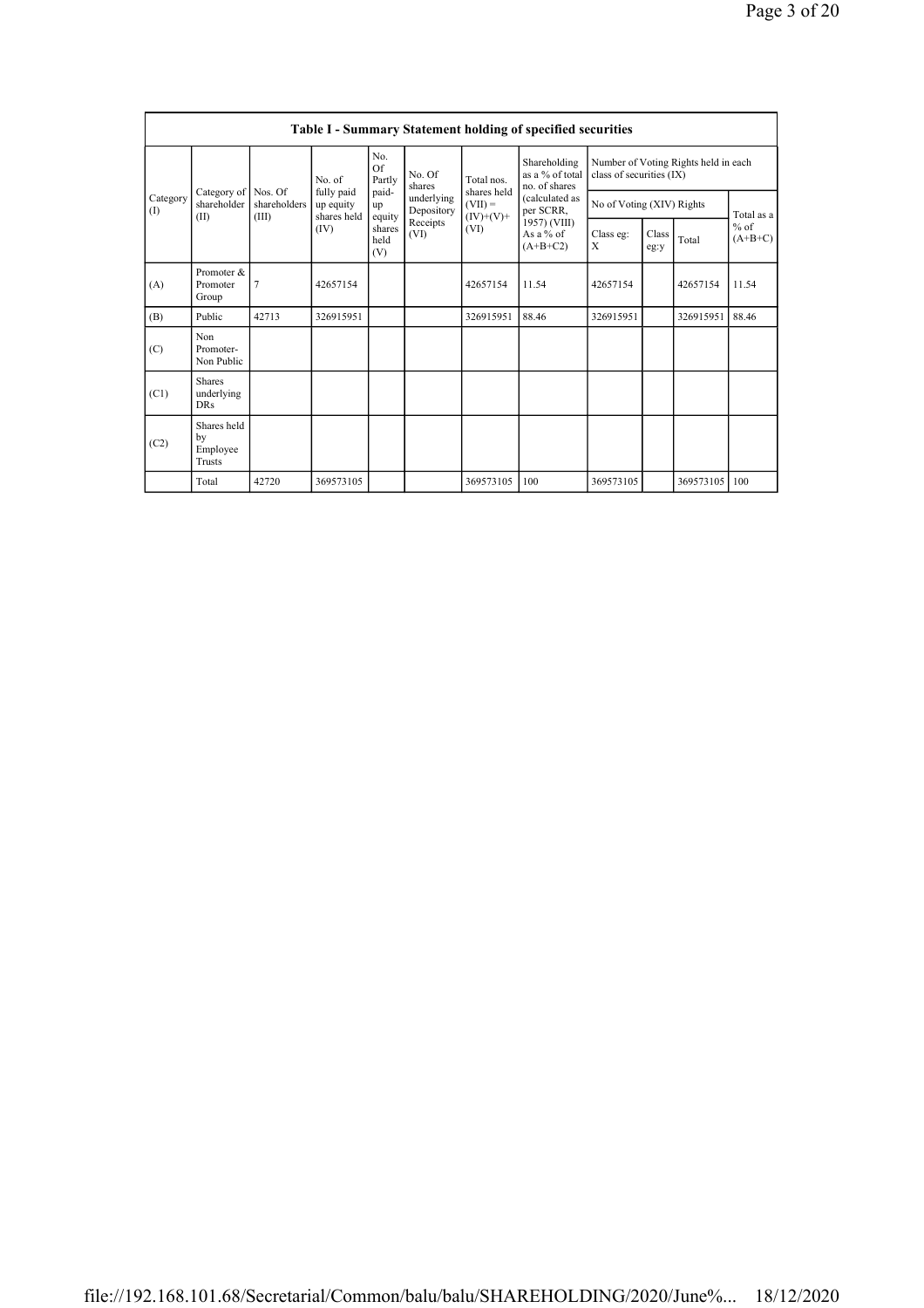|                 |                                           |                                                               |                                                  |                                                                | <b>Table I - Summary Statement holding of specified securities</b>                                            |                                        |                                                  |                                                                  |                                                                                                                         |                            |  |
|-----------------|-------------------------------------------|---------------------------------------------------------------|--------------------------------------------------|----------------------------------------------------------------|---------------------------------------------------------------------------------------------------------------|----------------------------------------|--------------------------------------------------|------------------------------------------------------------------|-------------------------------------------------------------------------------------------------------------------------|----------------------------|--|
|                 |                                           | No. Of<br><b>Shares</b>                                       | No. of<br><b>Shares</b>                          | No. Of<br><b>Shares</b><br>Underlying<br>Outstanding           | Shareholding,<br>as a % assuming<br>full conversion<br>of convertible                                         | Number of<br>Locked in<br>shares (XII) |                                                  | Number of Shares<br>pledged or<br>otherwise<br>encumbered (XIII) |                                                                                                                         | Number of<br>equity shares |  |
| Category<br>(I) | Category of<br>shareholder<br>(II)        | Underlying<br>Outstanding<br>convertible<br>securities<br>(X) | Underlying<br>Outstanding<br>Warrants<br>$(X_i)$ | convertible<br>securities<br>and No. Of<br>Warrants<br>(Xi)(a) | securities (as a<br>percentage of<br>diluted share<br>capital) $(XI)=$<br>$(VII)+(X)$ As a<br>% of $(A+B+C2)$ | No.<br>(a)                             | As a<br>$%$ of<br>total<br>Shares<br>held<br>(b) | No. $(a)$                                                        | held in<br>As a $\%$<br>dematerialized<br>of total<br>form $(XIV)$<br><b>Shares</b><br>held<br>(b)<br>84.75<br>42657154 |                            |  |
| (A)             | Promoter &<br>Promoter<br>Group           |                                                               |                                                  |                                                                | 11.54                                                                                                         |                                        |                                                  | 36153699                                                         |                                                                                                                         |                            |  |
| (B)             | Public                                    |                                                               |                                                  |                                                                | 88.46                                                                                                         |                                        |                                                  |                                                                  |                                                                                                                         | 318551351                  |  |
| (C)             | Non<br>Promoter-<br>Non Public            |                                                               |                                                  |                                                                |                                                                                                               |                                        |                                                  |                                                                  |                                                                                                                         |                            |  |
| (C1)            | <b>Shares</b><br>underlying<br><b>DRs</b> |                                                               |                                                  |                                                                |                                                                                                               |                                        |                                                  |                                                                  |                                                                                                                         |                            |  |
| (C2)            | Shares held<br>by<br>Employee<br>Trusts   |                                                               |                                                  |                                                                |                                                                                                               |                                        |                                                  |                                                                  |                                                                                                                         |                            |  |
|                 | Total                                     |                                                               |                                                  |                                                                | 100                                                                                                           |                                        |                                                  | 36153699                                                         | 9.78                                                                                                                    | 361208505                  |  |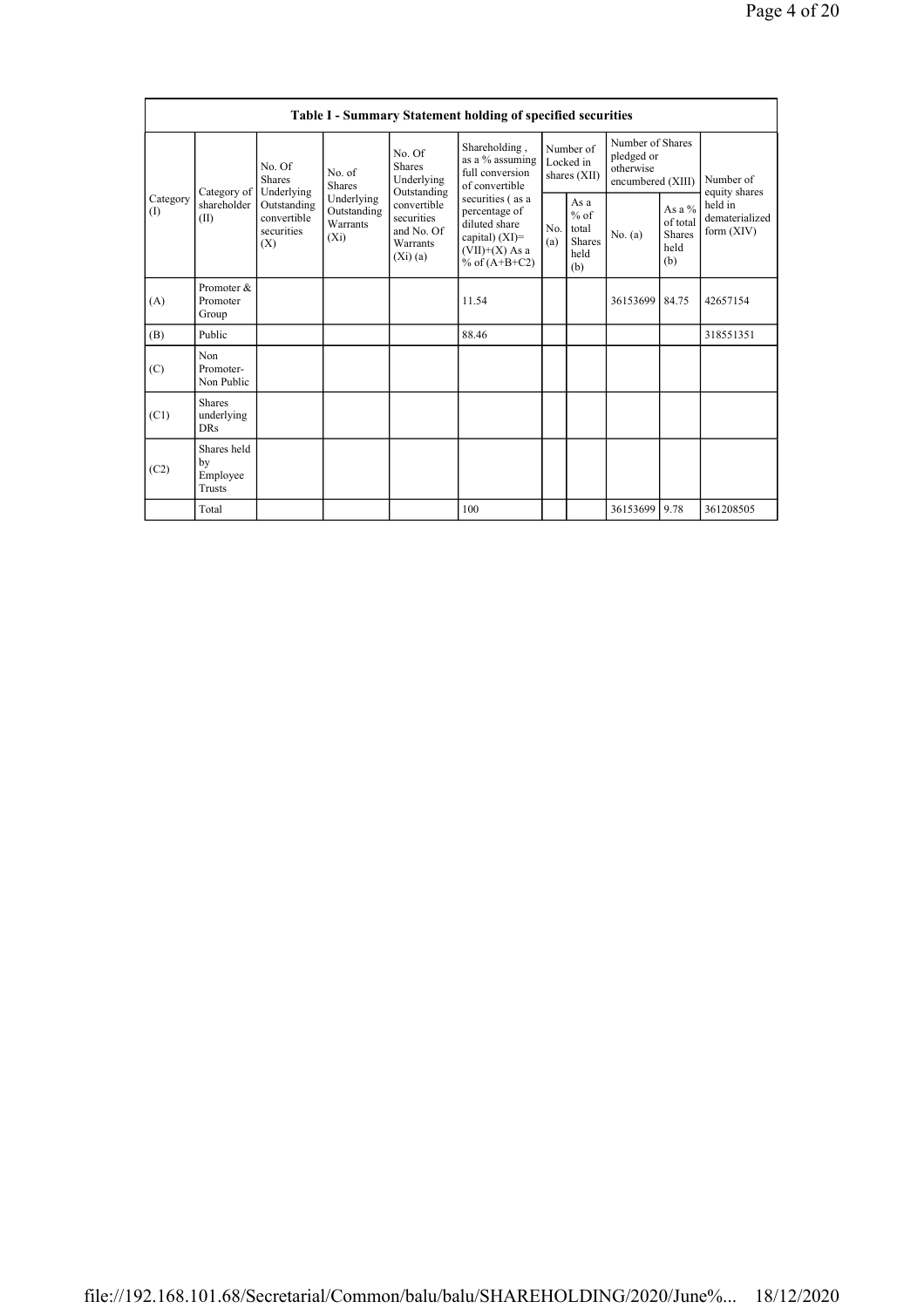| Sr.                                                                                            | Category &<br>Name of the<br>Shareholders (I)                                                                       | Nos. Of<br>shareholders<br>(III) | No. of fully<br>paid up<br>equity<br>shares held | No.<br>Of<br>Partly<br>paid-<br>up<br>equity | No. Of<br>shares<br>underlying<br>Depository | Total nos.<br>shares held<br>$(VII) =$<br>$(IV)+(V)+$ | Shareholding<br>as a % of<br>total no. of<br>shares<br>(calculated<br>as per | Number of Voting Rights held in each<br>class of securities (IX)<br>No of Voting (XIV) Rights |               |               | Total<br>as a %<br>of     |
|------------------------------------------------------------------------------------------------|---------------------------------------------------------------------------------------------------------------------|----------------------------------|--------------------------------------------------|----------------------------------------------|----------------------------------------------|-------------------------------------------------------|------------------------------------------------------------------------------|-----------------------------------------------------------------------------------------------|---------------|---------------|---------------------------|
|                                                                                                |                                                                                                                     |                                  | (IV)                                             | shares<br>held<br>(V)                        | Receipts<br>(VI)                             | (VI)                                                  | SCRR,<br>1957) (VIII)<br>As a % of                                           | Class eg: X                                                                                   | Class<br>eg:y | Total         | Total<br>Voting<br>rights |
| A                                                                                              | Table II - Statement showing shareholding pattern of the Promoter and Promoter Group                                |                                  |                                                  |                                              |                                              |                                                       |                                                                              |                                                                                               |               |               |                           |
| (1)                                                                                            | Indian                                                                                                              |                                  |                                                  |                                              |                                              |                                                       |                                                                              |                                                                                               |               |               |                           |
| (a)                                                                                            | Individuals/Hindu<br>undivided Family                                                                               | $\overline{c}$                   | 8189479                                          |                                              |                                              | 8189479                                               | 2.22                                                                         | 8189479                                                                                       |               | 8189479       | 2.22                      |
| (d)                                                                                            | Any Other<br>(specify)                                                                                              | $\overline{4}$                   | 31381240                                         |                                              |                                              | 31381240                                              | 8.49                                                                         | 31381240                                                                                      |               | 31381240      | 8.49                      |
| Sub-Total<br>(A)(1)                                                                            |                                                                                                                     | 6                                | 39570719                                         |                                              |                                              | 39570719                                              | 10.71                                                                        | 39570719                                                                                      |               | 39570719      | 10.71                     |
| (2)                                                                                            | Foreign                                                                                                             |                                  |                                                  |                                              |                                              |                                                       |                                                                              |                                                                                               |               |               |                           |
| (e)                                                                                            | Any Other<br>(specify)                                                                                              | $\mathbf{1}$                     | 3086435                                          |                                              |                                              | 3086435                                               | 0.84                                                                         | 3086435                                                                                       |               | 3086435       | 0.84                      |
| Sub-Total<br>(A)(2)                                                                            |                                                                                                                     | 1                                | 3086435                                          |                                              |                                              | 3086435                                               | 0.84                                                                         | 3086435                                                                                       |               | 3086435       | 0.84                      |
| Total<br>Shareholding<br>of Promoter<br>and<br>Promoter<br>Group $(A)=$<br>$(A)(1)+(A)$<br>(2) |                                                                                                                     | $\tau$                           | 42657154                                         |                                              |                                              | 42657154                                              | 11.54                                                                        | 42657154                                                                                      |               | 42657154      | 11.54                     |
| B                                                                                              | Table III - Statement showing shareholding pattern of the Public shareholder                                        |                                  |                                                  |                                              |                                              |                                                       |                                                                              |                                                                                               |               |               |                           |
| (1)                                                                                            | Institutions                                                                                                        |                                  |                                                  |                                              |                                              |                                                       |                                                                              |                                                                                               |               |               |                           |
| (e)                                                                                            | Foreign Portfolio<br>Investors                                                                                      | $\mathbf{1}$                     | 139302                                           |                                              |                                              | 139302                                                | 0.04                                                                         | 139302                                                                                        |               | 139302        | 0.04                      |
| (f)                                                                                            | Financial<br>Institutions/<br><b>Banks</b>                                                                          | 22                               | 235057466                                        |                                              |                                              | 235057466                                             | 63.6                                                                         | 235057466                                                                                     |               | 235057466     | 63.6                      |
| (g)                                                                                            | Insurance<br>Companies                                                                                              | $\mathbf{1}$                     | 174997                                           |                                              |                                              | 174997                                                | 0.05                                                                         | 174997                                                                                        |               | 174997        | 0.05                      |
| (i)                                                                                            | Any Other<br>(specify)                                                                                              | $\mathbf{1}$                     | 100                                              |                                              |                                              | 100                                                   | $\boldsymbol{0}$                                                             | 100                                                                                           |               | 100           | $\boldsymbol{0}$          |
| Sub-Total<br>(B)(1)                                                                            |                                                                                                                     | 25                               | 235371865                                        |                                              |                                              | 235371865                                             | 63.69                                                                        | 235371865                                                                                     |               | 235371865     | 63.69                     |
| (3)                                                                                            | Non-institutions                                                                                                    |                                  |                                                  |                                              |                                              |                                                       |                                                                              |                                                                                               |               |               |                           |
| (a(i))                                                                                         | Individuals -<br>i.Individual<br>shareholders<br>holding nominal<br>share capital up<br>to Rs. 2 lakhs.             | 40644                            | 57116852                                         |                                              |                                              | 57116852                                              | 15.45                                                                        | 57116852                                                                                      |               | 57116852      | 15.45                     |
| (a(ii))                                                                                        | Individuals - ii.<br>Individual<br>shareholders<br>holding nominal<br>share capital in<br>excess of Rs. 2<br>lakhs. | 46                               | 9973974                                          |                                              |                                              | 9973974                                               | 2.7                                                                          | 9973974                                                                                       |               | 9973974       | 2.7                       |
| (b)                                                                                            | NBFCs registered<br>with RBI                                                                                        | $\mathbf{1}$                     | 4250                                             |                                              |                                              | 4250                                                  | $\boldsymbol{0}$                                                             | 4250                                                                                          |               | 4250          | $\boldsymbol{0}$          |
| (e)                                                                                            | Any Other<br>(specify)                                                                                              | 1997                             | 24449010                                         |                                              |                                              | 24449010                                              | 6.62                                                                         | 24449010                                                                                      |               | 24449010      | 6.62                      |
| Sub-Total<br>(B)(3)                                                                            |                                                                                                                     | 42688                            | 91544086                                         |                                              |                                              | 91544086                                              | 24.77                                                                        | 91544086                                                                                      |               | 91544086      | 24.77                     |
| <b>Total Public</b><br>Shareholding<br>$(B)= (B)(1) +$<br>$(B)(2)+(B)$<br>(3)                  |                                                                                                                     | 42713                            | 326915951                                        |                                              |                                              | 326915951                                             | 88.46                                                                        | 326915951                                                                                     |               | 326915951     | 88.46                     |
| $\mathbf C$                                                                                    | Table IV - Statement showing shareholding pattern of the Non Promoter- Non Public shareholder                       |                                  |                                                  |                                              |                                              |                                                       |                                                                              |                                                                                               |               |               |                           |
| Total<br>$(A+B+C2)$                                                                            |                                                                                                                     | 42720                            | 369573105                                        |                                              |                                              | 369573105 100                                         |                                                                              | 369573105                                                                                     |               | 369573105 100 |                           |
|                                                                                                |                                                                                                                     | 42720                            | 369573105                                        |                                              |                                              | 369573105 100                                         |                                                                              | 369573105                                                                                     |               | 369573105 100 |                           |

## Table II - Statement showing shareholding pattern of the Promoter and Promoter Group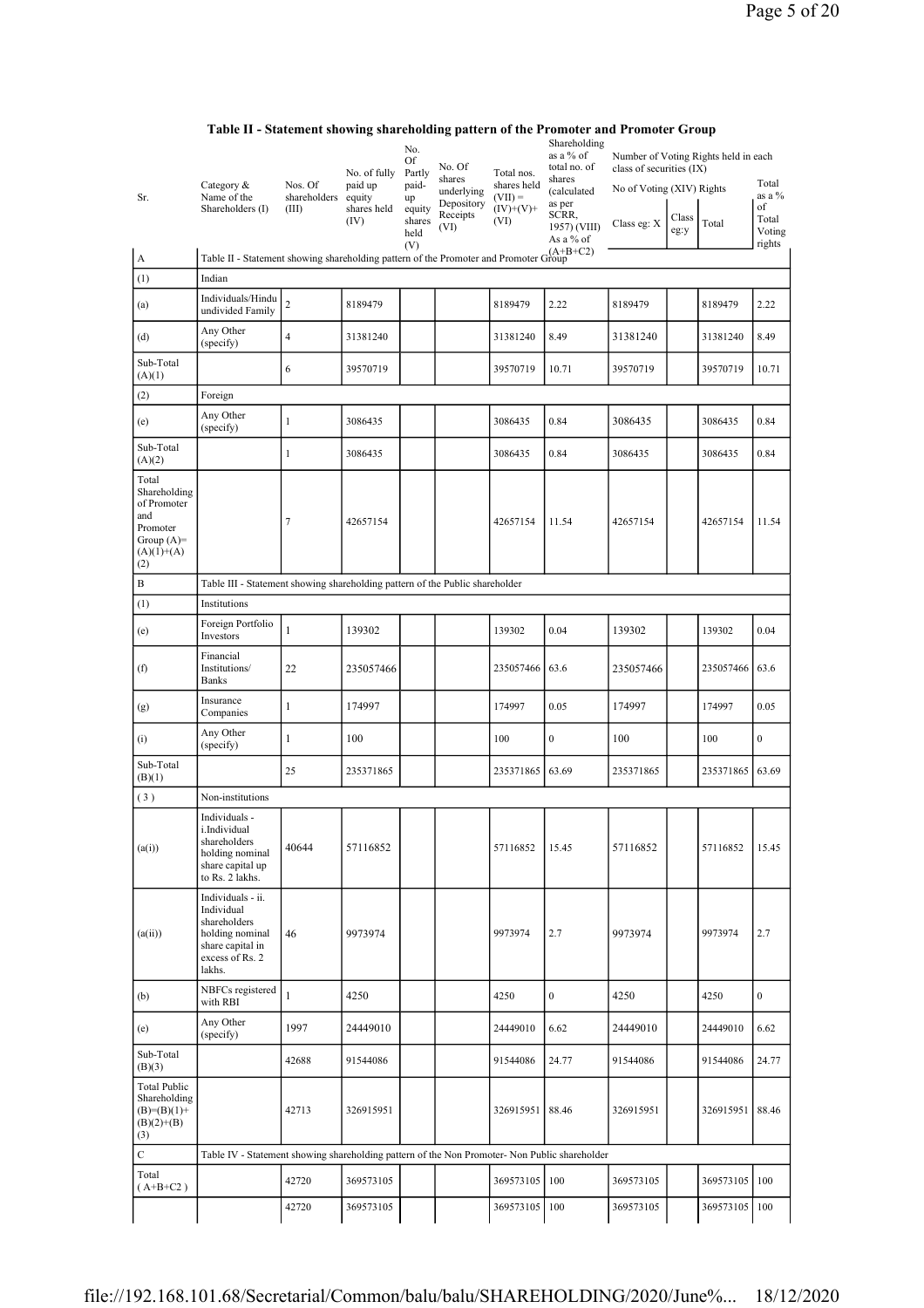| Total |  |  |  |  |  |  |
|-------|--|--|--|--|--|--|
|       |  |  |  |  |  |  |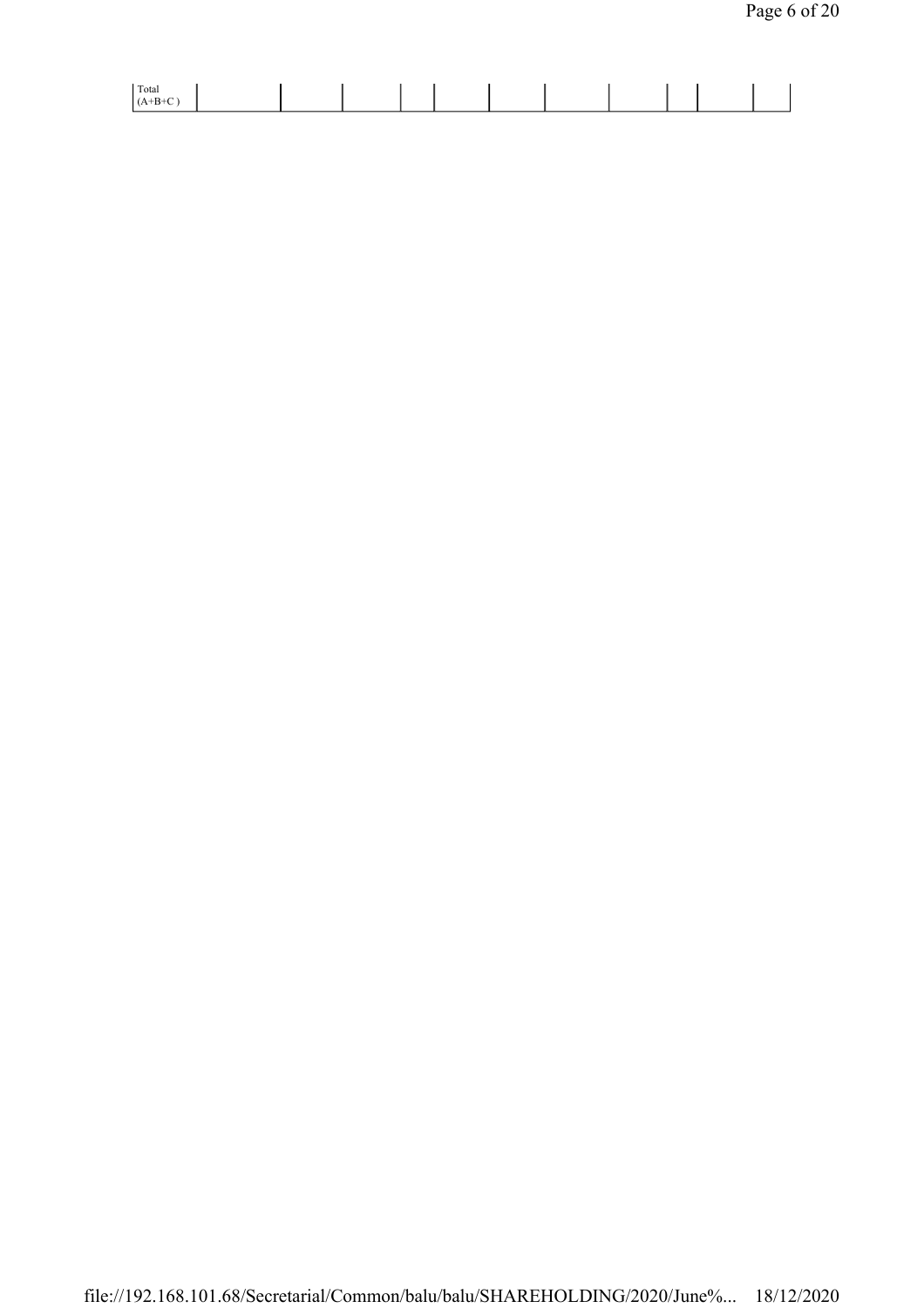|                                                                                        |                                                |                                       |                                                           | Table II - Statement showing shareholding pattern of the Promoter and Promoter Group                     |  |                                             |                                                                  |                                                  |                                         |
|----------------------------------------------------------------------------------------|------------------------------------------------|---------------------------------------|-----------------------------------------------------------|----------------------------------------------------------------------------------------------------------|--|---------------------------------------------|------------------------------------------------------------------|--------------------------------------------------|-----------------------------------------|
|                                                                                        | No. Of<br>Shares<br>Underlying                 | No. of<br><b>Shares</b><br>Underlying | No. Of Shares<br>Underlying<br>Outstanding<br>convertible | Shareholding, as a<br>% assuming full<br>conversion of<br>convertible<br>securities (as a                |  | Number of<br>Locked in<br>shares (XII)      | Number of Shares<br>pledged or<br>otherwise<br>encumbered (XIII) |                                                  | Number of<br>equity shares              |
| Sr.                                                                                    | Outstanding<br>convertible<br>securities $(X)$ | Outstanding<br>Warrants<br>$(X_i)$    | securities and<br>No. Of<br>Warrants (Xi)<br>(a)          | percentage of<br>diluted share<br>No.<br>capital) $(XI)$ =<br>(a)<br>$(VII)+(X)$ As a %<br>of $(A+B+C2)$ |  | As a %<br>of total<br>Shares<br>held<br>(b) | No. (a)                                                          | As a $%$<br>of total<br><b>Shares</b><br>held(b) | held in<br>dematerialized<br>form (XIV) |
| A                                                                                      |                                                |                                       |                                                           | Table II - Statement showing shareholding pattern of the Promoter and Promoter Group                     |  |                                             |                                                                  |                                                  |                                         |
| (1)                                                                                    | Indian                                         |                                       |                                                           |                                                                                                          |  |                                             |                                                                  |                                                  |                                         |
| (a)                                                                                    |                                                |                                       |                                                           | 2.22                                                                                                     |  |                                             | 8172459                                                          | 99.79                                            | 8189479                                 |
| (d)                                                                                    |                                                |                                       |                                                           | 8.49                                                                                                     |  |                                             | 27981240                                                         | 89.17                                            | 31381240                                |
| Sub-Total (A)<br>(1)                                                                   |                                                |                                       |                                                           | 10.71                                                                                                    |  |                                             | 36153699                                                         | 91.36                                            | 39570719                                |
| (2)                                                                                    | Foreign                                        |                                       |                                                           |                                                                                                          |  |                                             |                                                                  |                                                  |                                         |
| (e)                                                                                    |                                                |                                       |                                                           | 0.84                                                                                                     |  |                                             | $\boldsymbol{0}$                                                 | $\boldsymbol{0}$                                 | 3086435                                 |
| Sub-Total $(A)$<br>(2)                                                                 |                                                |                                       |                                                           | 0.84                                                                                                     |  |                                             | $\mathbf{0}$                                                     | $\mathbf{0}$                                     | 3086435                                 |
| Total<br>Shareholding<br>of Promoter<br>and Promoter<br>Group $(A)=A)$<br>$(1)+(A)(2)$ |                                                |                                       |                                                           | 11.54                                                                                                    |  |                                             | 36153699 84.75                                                   |                                                  | 42657154                                |
| B                                                                                      |                                                |                                       |                                                           | Table III - Statement showing shareholding pattern of the Public shareholder                             |  |                                             |                                                                  |                                                  |                                         |
| (1)                                                                                    | Institutions                                   |                                       |                                                           |                                                                                                          |  |                                             |                                                                  |                                                  |                                         |
| (e)                                                                                    |                                                |                                       |                                                           | 0.04                                                                                                     |  |                                             |                                                                  |                                                  | 139302                                  |
| (f)                                                                                    |                                                |                                       |                                                           | 63.6                                                                                                     |  |                                             |                                                                  |                                                  | 235053501                               |
| (g)                                                                                    |                                                |                                       |                                                           | 0.05                                                                                                     |  |                                             |                                                                  |                                                  | 174997                                  |
| (i)                                                                                    |                                                |                                       |                                                           | $\boldsymbol{0}$                                                                                         |  |                                             |                                                                  |                                                  | $\mathbf{0}$                            |
| Sub-Total (B)<br>(1)                                                                   |                                                |                                       |                                                           | 63.69                                                                                                    |  |                                             |                                                                  |                                                  | 235367800                               |
| (3)                                                                                    | Non-institutions                               |                                       |                                                           |                                                                                                          |  |                                             |                                                                  |                                                  |                                         |
| (a(i))                                                                                 |                                                |                                       |                                                           | 15.45                                                                                                    |  |                                             |                                                                  |                                                  | 56621882                                |
| (a(ii))                                                                                |                                                |                                       |                                                           | 2.7                                                                                                      |  |                                             |                                                                  |                                                  | 9248174                                 |
| (b)                                                                                    |                                                |                                       |                                                           | $\boldsymbol{0}$                                                                                         |  |                                             |                                                                  |                                                  | 4250                                    |
| (e)                                                                                    |                                                |                                       |                                                           | 6.62                                                                                                     |  |                                             |                                                                  |                                                  | 17309245                                |
| Sub-Total (B)<br>(3)                                                                   |                                                |                                       |                                                           | 24.77                                                                                                    |  |                                             |                                                                  |                                                  | 83183551                                |
| <b>Total Public</b><br>Shareholding<br>$(B)= (B)(1) +$<br>$(B)(2)+(B)(3)$              |                                                |                                       |                                                           | 88.46                                                                                                    |  |                                             |                                                                  |                                                  | 318551351                               |
| С                                                                                      |                                                |                                       |                                                           | Table IV - Statement showing shareholding pattern of the Non Promoter- Non Public shareholder            |  |                                             |                                                                  |                                                  |                                         |
| Total<br>$(A+B+C2)$                                                                    |                                                |                                       |                                                           | 100                                                                                                      |  |                                             |                                                                  |                                                  | 361208505                               |
| Total<br>$(A+B+C)$                                                                     |                                                |                                       |                                                           | 100                                                                                                      |  |                                             | 36153699                                                         | 9.78                                             | 361208505                               |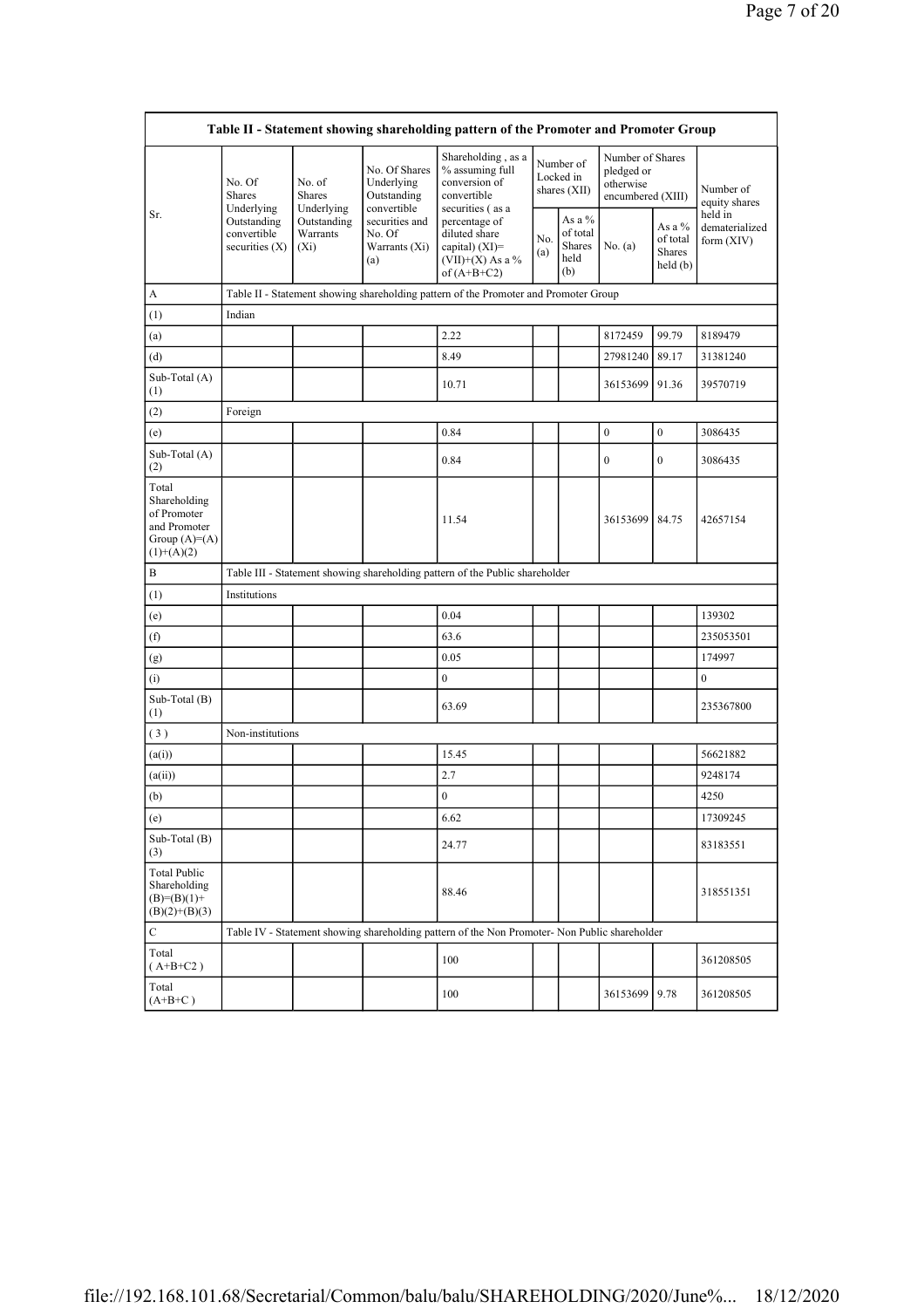|                                                                                                                                                                                           |                                                               | Individuals/Hindu undivided Family |                       |  |
|-------------------------------------------------------------------------------------------------------------------------------------------------------------------------------------------|---------------------------------------------------------------|------------------------------------|-----------------------|--|
| Searial No.                                                                                                                                                                               | $1\,$                                                         | $\overline{c}$                     |                       |  |
| Name of the<br>Shareholders (I)                                                                                                                                                           | Abhijit Rajan                                                 | Jagdish Rajan                      | Click here to go back |  |
| PAN(II)                                                                                                                                                                                   | AAEPR0342J                                                    | AACPR1248M                         | Total                 |  |
| No. of fully paid<br>up equity shares<br>held (IV)                                                                                                                                        | 8172459                                                       | 17020                              | 8189479               |  |
| No. Of Partly paid-<br>up equity shares<br>held (V)                                                                                                                                       |                                                               |                                    |                       |  |
| No. Of shares<br>underlying<br>Depository<br>Receipts (VI)                                                                                                                                |                                                               |                                    |                       |  |
| Total nos. shares<br>held $(VII) = (IV) +$<br>$(V)$ + $(VI)$                                                                                                                              | 8172459                                                       | 17020                              | 8189479               |  |
| Shareholding as a<br>% of total no. of<br>shares (calculated<br>as per SCRR,<br>1957) (VIII) As a<br>% of $(A+B+C2)$                                                                      | 2.21                                                          | $\boldsymbol{0}$                   | 2.22                  |  |
|                                                                                                                                                                                           | Number of Voting Rights held in each class of securities (IX) |                                    |                       |  |
| Class eg:X                                                                                                                                                                                | 8172459                                                       | 17020                              | 8189479               |  |
| Class eg:y                                                                                                                                                                                |                                                               |                                    |                       |  |
| Total                                                                                                                                                                                     | 8172459                                                       | 17020                              | 8189479               |  |
| Total as a % of<br><b>Total Voting rights</b>                                                                                                                                             | 2.21                                                          | $\boldsymbol{0}$                   | 2.22                  |  |
| No. Of Shares<br>Underlying<br>Outstanding<br>convertible<br>securities $(X)$                                                                                                             |                                                               |                                    |                       |  |
| No. of Shares<br>Underlying<br>Outstanding<br>Warrants (Xi)                                                                                                                               |                                                               |                                    |                       |  |
| No. Of Shares<br>Underlying<br>Outstanding<br>convertible<br>securities and No.<br>Of Warrants (Xi)<br>(a)                                                                                |                                                               |                                    |                       |  |
| Shareholding, as a<br>% assuming full<br>conversion of<br>convertible<br>securities (as a<br>percentage of<br>diluted share<br>capital) (XI)= (VII)<br>$+(Xi)(a)$ As a % of<br>$(A+B+C2)$ | 2.21                                                          | $\mathbf{0}$                       | 2.22                  |  |
| Number of Locked in shares (XII)                                                                                                                                                          |                                                               |                                    |                       |  |
| No. (a)                                                                                                                                                                                   |                                                               |                                    |                       |  |
| As a % of total<br>Shares held (b)                                                                                                                                                        |                                                               |                                    |                       |  |
|                                                                                                                                                                                           | Number of Shares pledged or otherwise encumbered (XIII)       |                                    |                       |  |
| No. (a)                                                                                                                                                                                   | 8172459                                                       | $\boldsymbol{0}$                   | 8172459               |  |
| As a % of total<br>Shares held (b)                                                                                                                                                        | 100                                                           | $\mathbf{0}$                       | 99.79                 |  |
| Number of equity<br>shares held in<br>dematerialized<br>form (XIV)                                                                                                                        | 8172459                                                       | 17020                              | 8189479               |  |
| Reason for not providing PAN                                                                                                                                                              |                                                               |                                    |                       |  |
| Reason for not<br>providing PAN                                                                                                                                                           |                                                               |                                    |                       |  |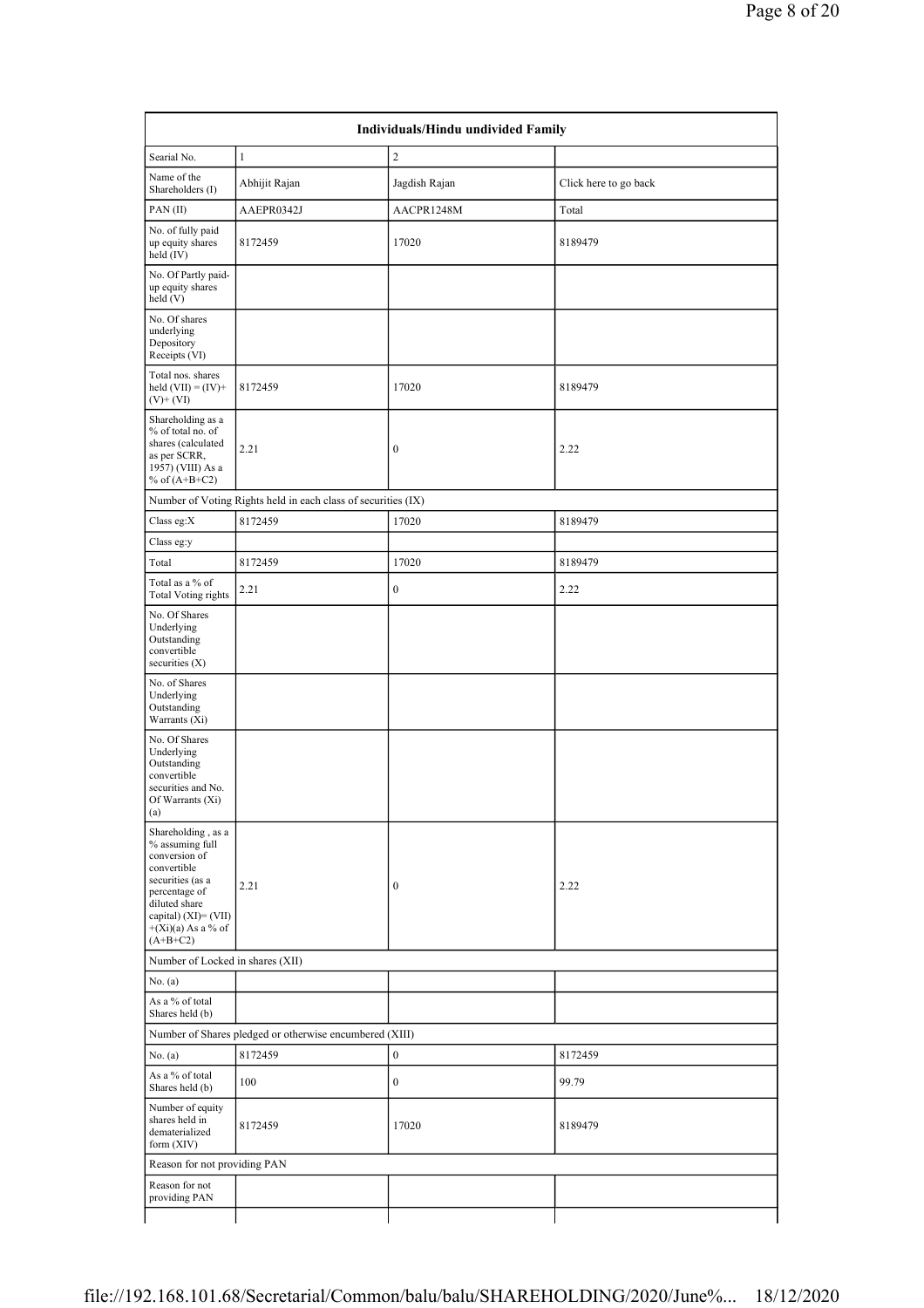| Shar.<br>™enoide∟<br>rvn.<br>. . | moter<br>--- | пон<br> |  |
|----------------------------------|--------------|---------|--|
|                                  |              |         |  |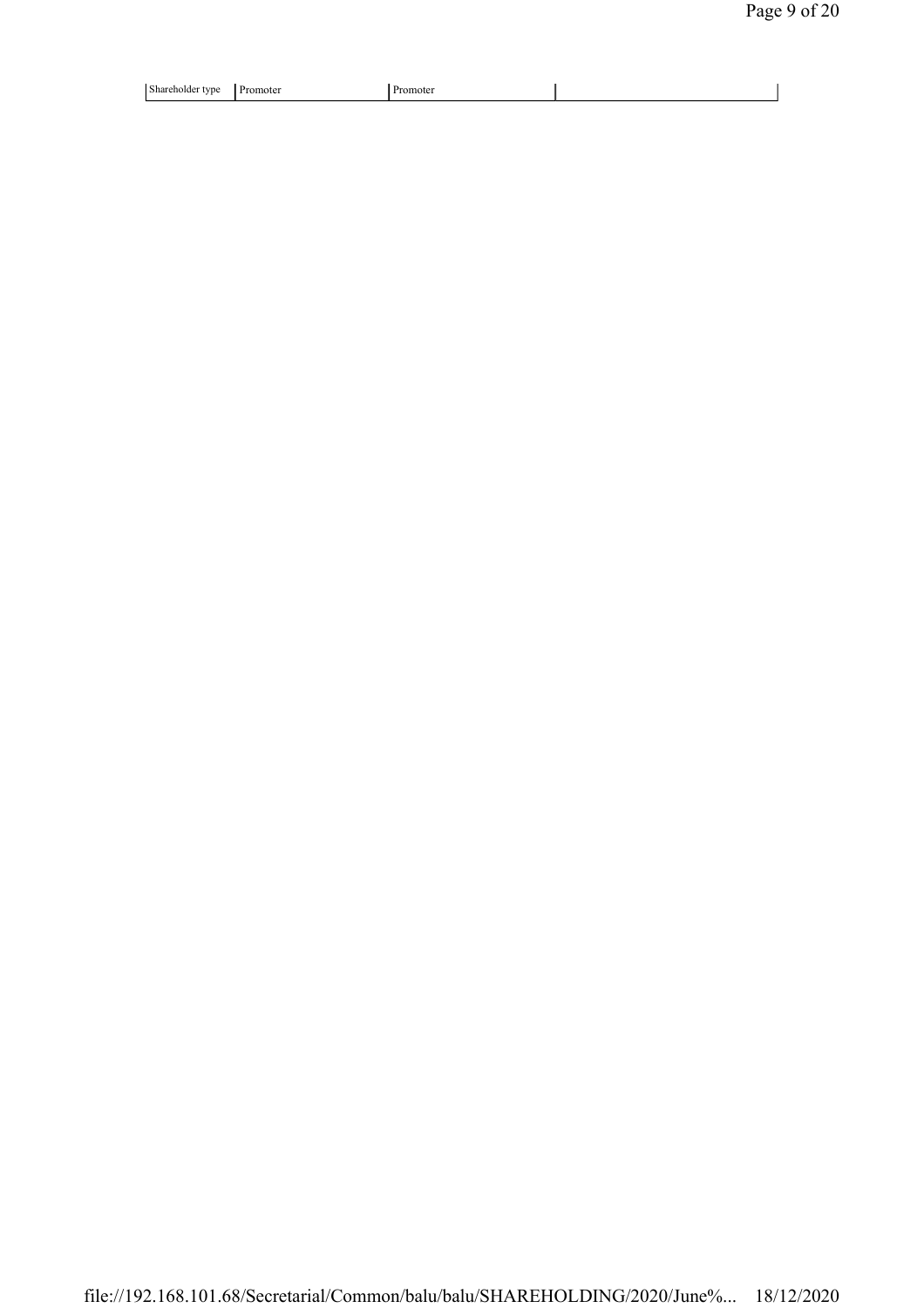| Searial No.                                                                                                                                                                              | $\mathbf{1}$                                            | $\overline{c}$                                                | $\overline{\mathbf{3}}$              | $\overline{4}$                              | Click here to  |
|------------------------------------------------------------------------------------------------------------------------------------------------------------------------------------------|---------------------------------------------------------|---------------------------------------------------------------|--------------------------------------|---------------------------------------------|----------------|
| Category                                                                                                                                                                                 | <b>Bodies Corporate</b>                                 | <b>Bodies Corporate</b>                                       | <b>Bodies Corporate</b>              | <b>Bodies Corporate</b>                     | go back        |
| Name of the<br>Shareholders (I)                                                                                                                                                          | Pacific Energy Pvt<br>Ltd                               | Devyani Estate And<br>Properties Pvt Ltd                      | Nikhita Estate<br>Developers Pvt Ltd | Ellora Organic<br><b>Industries Pvt Ltd</b> |                |
| PAN(II)                                                                                                                                                                                  | AACCP0544P                                              | AAACD3825H                                                    | AABCN6484D                           | AABCE0815F                                  | Total          |
| No. of the<br>Shareholders (I)                                                                                                                                                           | $\mathbf{1}$                                            | 1                                                             | 1                                    | $\mathbf{1}$                                | $\overline{4}$ |
| No. of fully paid<br>up equity shares<br>held (IV)                                                                                                                                       | 17913015                                                | 7182805                                                       | 3485420                              | 2800000                                     | 31381240       |
| No. Of Partly paid-<br>up equity shares<br>held(V)                                                                                                                                       |                                                         |                                                               |                                      |                                             |                |
| No. Of shares<br>underlying<br>Depository<br>Receipts (VI)                                                                                                                               |                                                         |                                                               |                                      |                                             |                |
| Total nos. shares<br>held $(VII) = (IV) +$<br>$(V)$ + $(VI)$                                                                                                                             | 17913015                                                | 7182805                                                       | 3485420                              | 2800000                                     | 31381240       |
| Shareholding as a<br>% of total no. of<br>shares (calculated<br>as per SCRR,<br>1957) (VIII) As a<br>% of $(A+B+C2)$                                                                     | 4.85                                                    | 1.94                                                          | 0.94                                 | 0.76                                        | 8.49           |
|                                                                                                                                                                                          |                                                         | Number of Voting Rights held in each class of securities (IX) |                                      |                                             |                |
| Class eg: X                                                                                                                                                                              | 17913015                                                | 7182805                                                       | 3485420                              | 2800000                                     | 31381240       |
| Class eg:y                                                                                                                                                                               |                                                         |                                                               |                                      |                                             |                |
| Total                                                                                                                                                                                    | 17913015                                                | 7182805                                                       | 3485420                              | 2800000                                     | 31381240       |
| Total as a % of<br><b>Total Voting rights</b>                                                                                                                                            | 4.85                                                    | 1.94                                                          | 0.94                                 | 0.76                                        | 8.49           |
| No. Of Shares<br>Underlying<br>Outstanding<br>convertible<br>securities $(X)$                                                                                                            |                                                         |                                                               |                                      |                                             |                |
| No. of Shares<br>Underlying<br>Outstanding<br>Warrants (Xi)                                                                                                                              |                                                         |                                                               |                                      |                                             |                |
| No. Of Shares<br>Underlying<br>Outstanding<br>convertible<br>securities and No.<br>Of Warrants (Xi)<br>(a)                                                                               |                                                         |                                                               |                                      |                                             |                |
| Shareholding, as a<br>% assuming full<br>conversion of<br>convertible<br>securities (as a<br>percentage of<br>diluted share<br>capital) $(XI) = (VII)$<br>$+(X)$ As a % of<br>$(A+B+C2)$ | 4.85                                                    | 1.94                                                          | 0.94                                 | 0.76                                        | 8.49           |
| Number of Locked in shares (XII)                                                                                                                                                         |                                                         |                                                               |                                      |                                             |                |
| No. (a)                                                                                                                                                                                  |                                                         |                                                               |                                      |                                             |                |
| As a % of total<br>Shares held (b)                                                                                                                                                       |                                                         |                                                               |                                      |                                             |                |
|                                                                                                                                                                                          | Number of Shares pledged or otherwise encumbered (XIII) |                                                               |                                      |                                             |                |
| No. (a)                                                                                                                                                                                  | 14513015                                                | 7182805                                                       | 3485420                              | 2800000                                     | 27981240       |
| As a % of total<br>Shares held (b)                                                                                                                                                       | 81.02                                                   | 100                                                           | 100                                  | 100                                         | 89.17          |
| Number of equity<br>shares held in                                                                                                                                                       | 17913015                                                | 7182805                                                       | 3485420                              | 2800000                                     | 31381240       |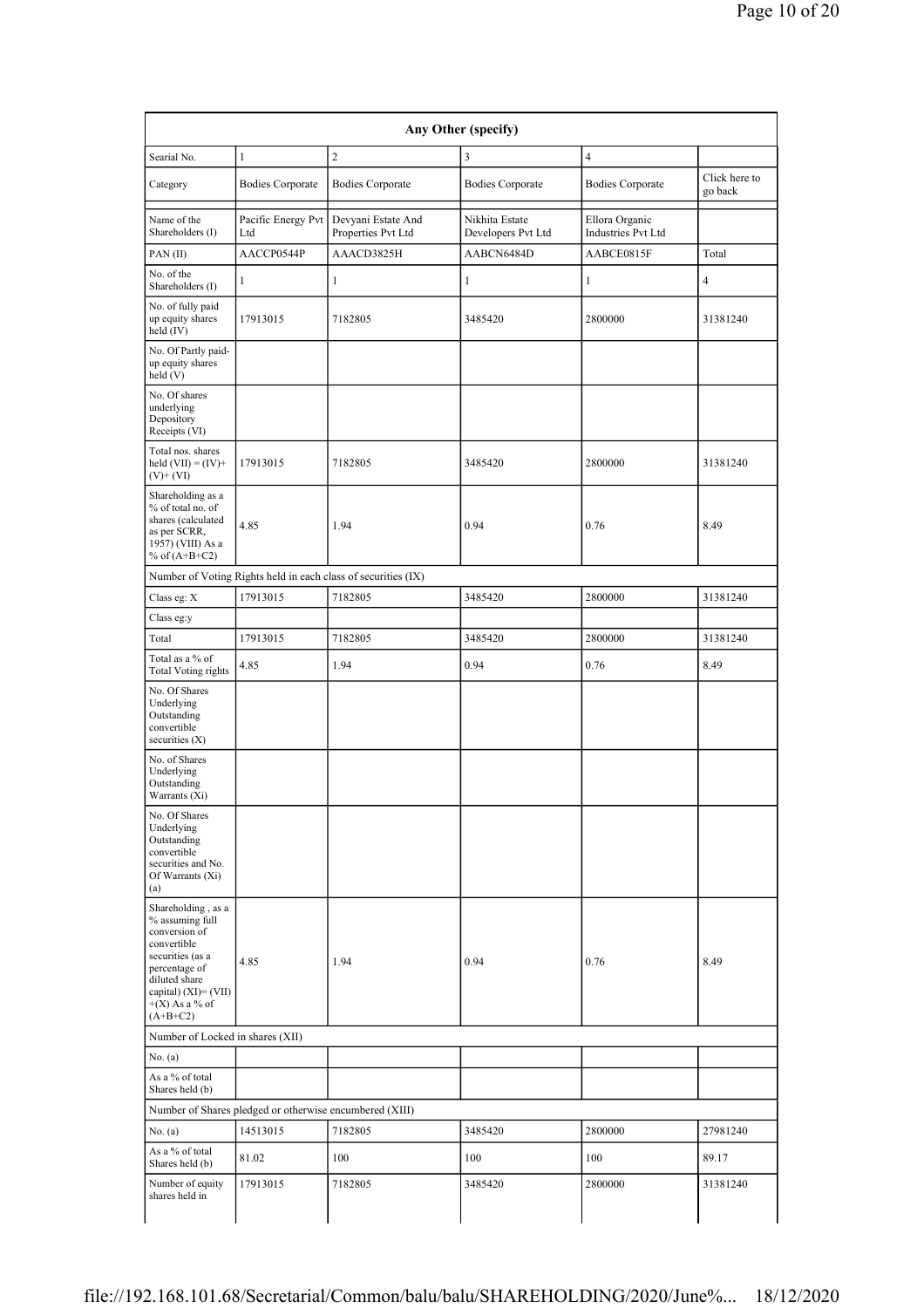| dematerialized<br>form $(XIV)$  |                |                |                |                |  |
|---------------------------------|----------------|----------------|----------------|----------------|--|
| Reason for not providing PAN    |                |                |                |                |  |
| Reason for not<br>providing PAN |                |                |                |                |  |
| Shareholder type                | Promoter Group | Promoter Group | Promoter Group | Promoter Group |  |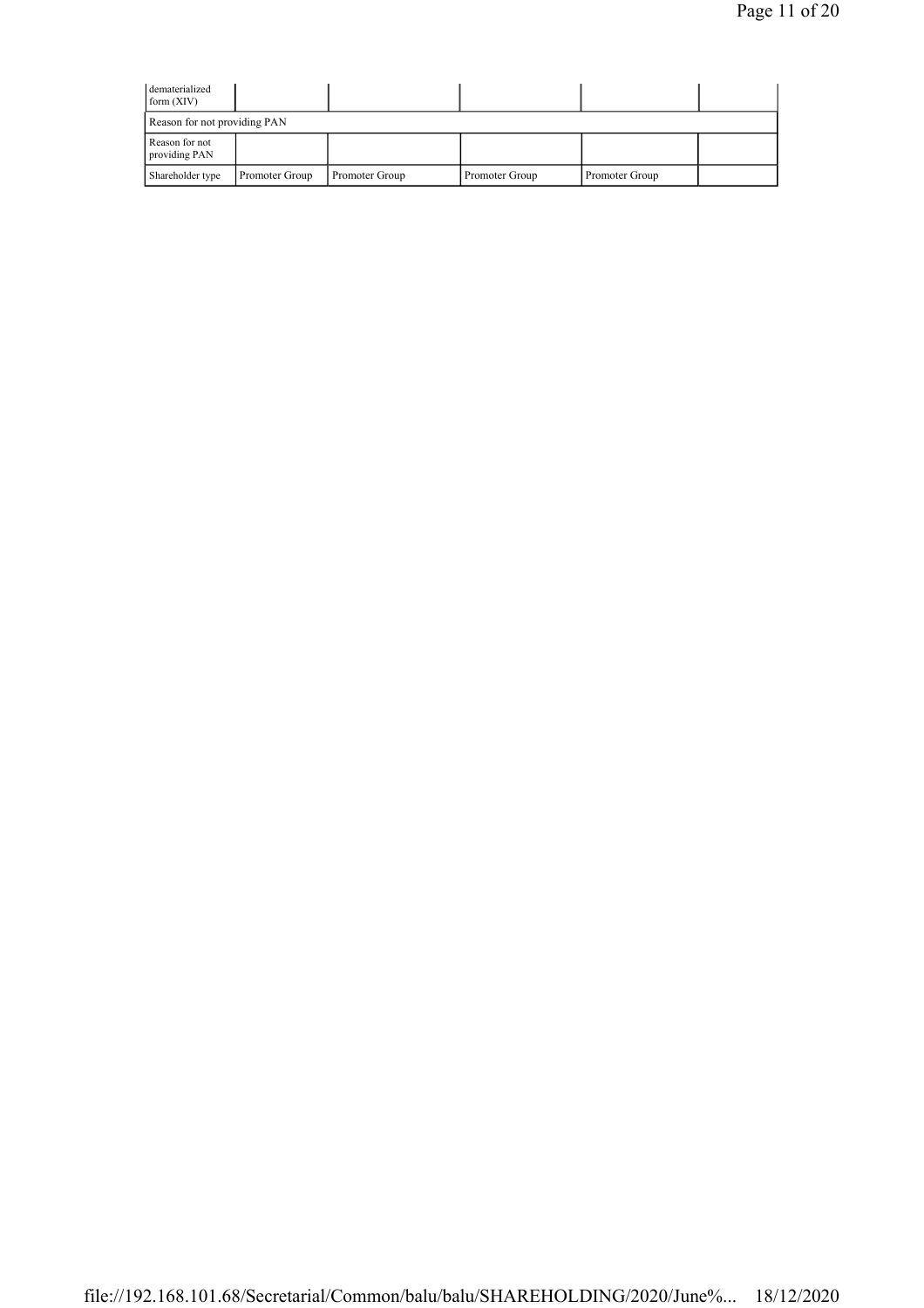| Searial No.                                                                                                                                                                           | $\mathbf{1}$                                                  |                       |  |
|---------------------------------------------------------------------------------------------------------------------------------------------------------------------------------------|---------------------------------------------------------------|-----------------------|--|
| Category                                                                                                                                                                              | <b>Bodies Corporate</b>                                       |                       |  |
| Name of the<br>Shareholders (I)                                                                                                                                                       | Masayor Enterprises Limited                                   | Click here to go back |  |
| PAN(II)                                                                                                                                                                               | AAECM7848R                                                    | Total                 |  |
| No. of the<br>Shareholders (I)                                                                                                                                                        | $\mathbf{1}$                                                  | $\mathbf{1}$          |  |
| No. of fully paid<br>up equity shares<br>held (IV)                                                                                                                                    | 3086435                                                       | 3086435               |  |
| No. Of Partly paid-<br>up equity shares<br>held(V)                                                                                                                                    |                                                               |                       |  |
| No. Of shares<br>underlying<br>Depository<br>Receipts (VI)                                                                                                                            |                                                               |                       |  |
| Total nos. shares<br>held $(VII) = (IV) +$<br>$(V)$ + $(VI)$                                                                                                                          | 3086435                                                       | 3086435               |  |
| Shareholding as a<br>% of total no. of<br>shares (calculated<br>as per SCRR,<br>1957) (VIII) As a<br>% of $(A+B+C2)$                                                                  | 0.84                                                          | 0.84                  |  |
|                                                                                                                                                                                       | Number of Voting Rights held in each class of securities (IX) |                       |  |
| Class eg: X                                                                                                                                                                           | 3086435                                                       | 3086435               |  |
| Class eg:y                                                                                                                                                                            |                                                               |                       |  |
| Total                                                                                                                                                                                 | 3086435                                                       | 3086435               |  |
| Total as a % of<br><b>Total Voting rights</b>                                                                                                                                         | 0.84                                                          | 0.84                  |  |
| No. Of Shares<br>Underlying<br>Outstanding<br>convertible<br>securities $(X)$                                                                                                         |                                                               |                       |  |
| No. of Shares<br>Underlying<br>Outstanding<br>Warrants (Xi)                                                                                                                           |                                                               |                       |  |
| No. Of Shares<br>Underlying<br>Outstanding<br>convertible<br>securities and No.<br>Of Warrants (Xi)<br>(a)                                                                            |                                                               |                       |  |
| Shareholding, as a<br>% assuming full<br>conversion of<br>convertible<br>securities (as a<br>percentage of<br>diluted share<br>capital) (XI)= (VII)<br>$+(X)$ As a % of<br>$(A+B+C2)$ | 0.84                                                          | 0.84                  |  |
| Number of Locked in shares (XII)                                                                                                                                                      |                                                               |                       |  |
| No. (a)                                                                                                                                                                               |                                                               |                       |  |
| As a % of total<br>Shares held (b)                                                                                                                                                    |                                                               | $\mathbf{0}$          |  |
|                                                                                                                                                                                       | Number of Shares pledged or otherwise encumbered (XIII)       |                       |  |
| No. $(a)$                                                                                                                                                                             | $\vert$ 0                                                     | $\boldsymbol{0}$      |  |
| As a % of total<br>Shares held (b)                                                                                                                                                    | $\mathbf{0}$                                                  | $\mathbf{0}$          |  |
| Number of equity<br>shares held in<br>dematerialized<br>form (XIV)                                                                                                                    | 3086435                                                       | 3086435               |  |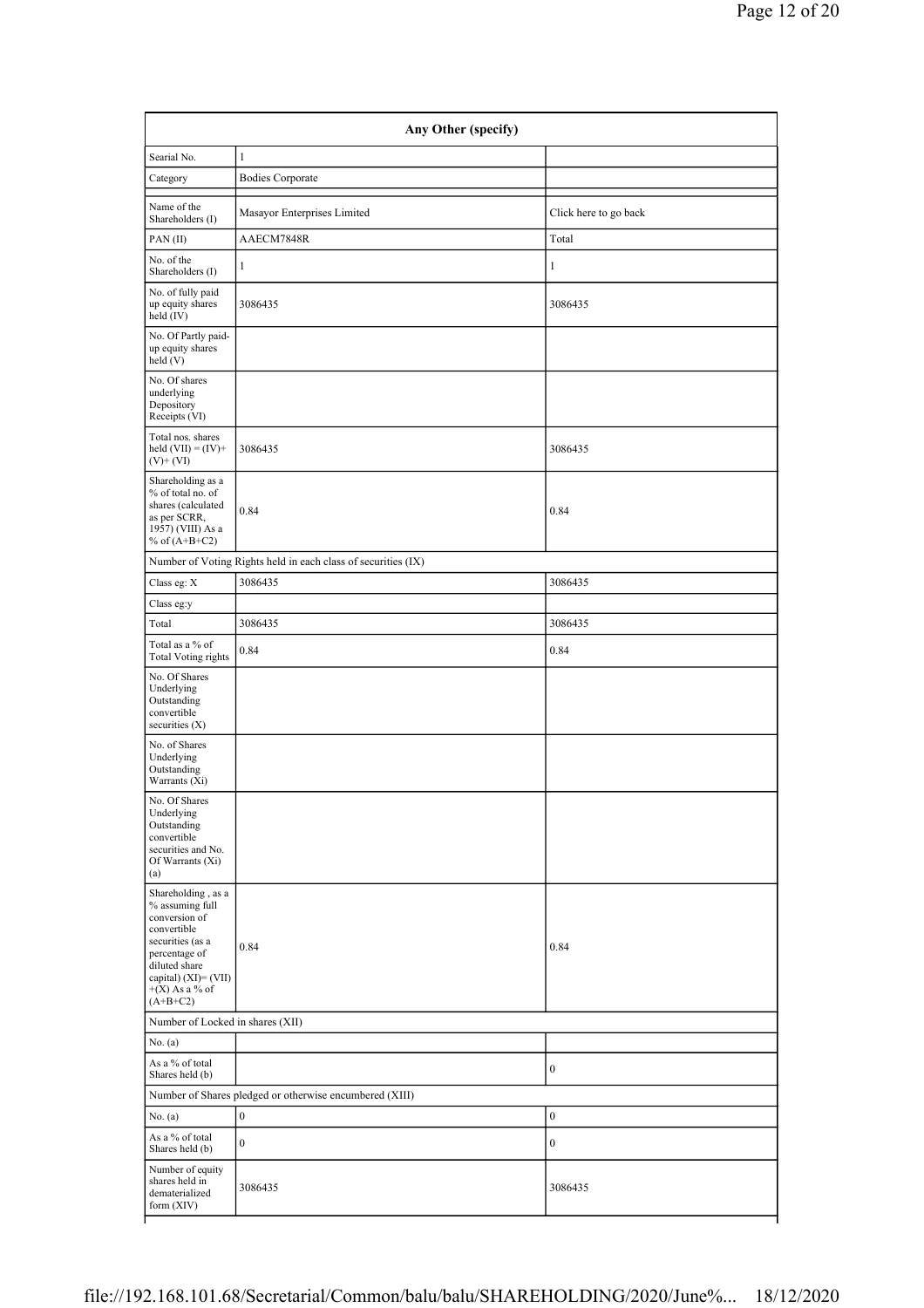| Reason for not providing PAN    |                       |  |  |  |  |  |
|---------------------------------|-----------------------|--|--|--|--|--|
| Reason for not<br>providing PAN |                       |  |  |  |  |  |
| Shareholder type                | <b>Promoter Group</b> |  |  |  |  |  |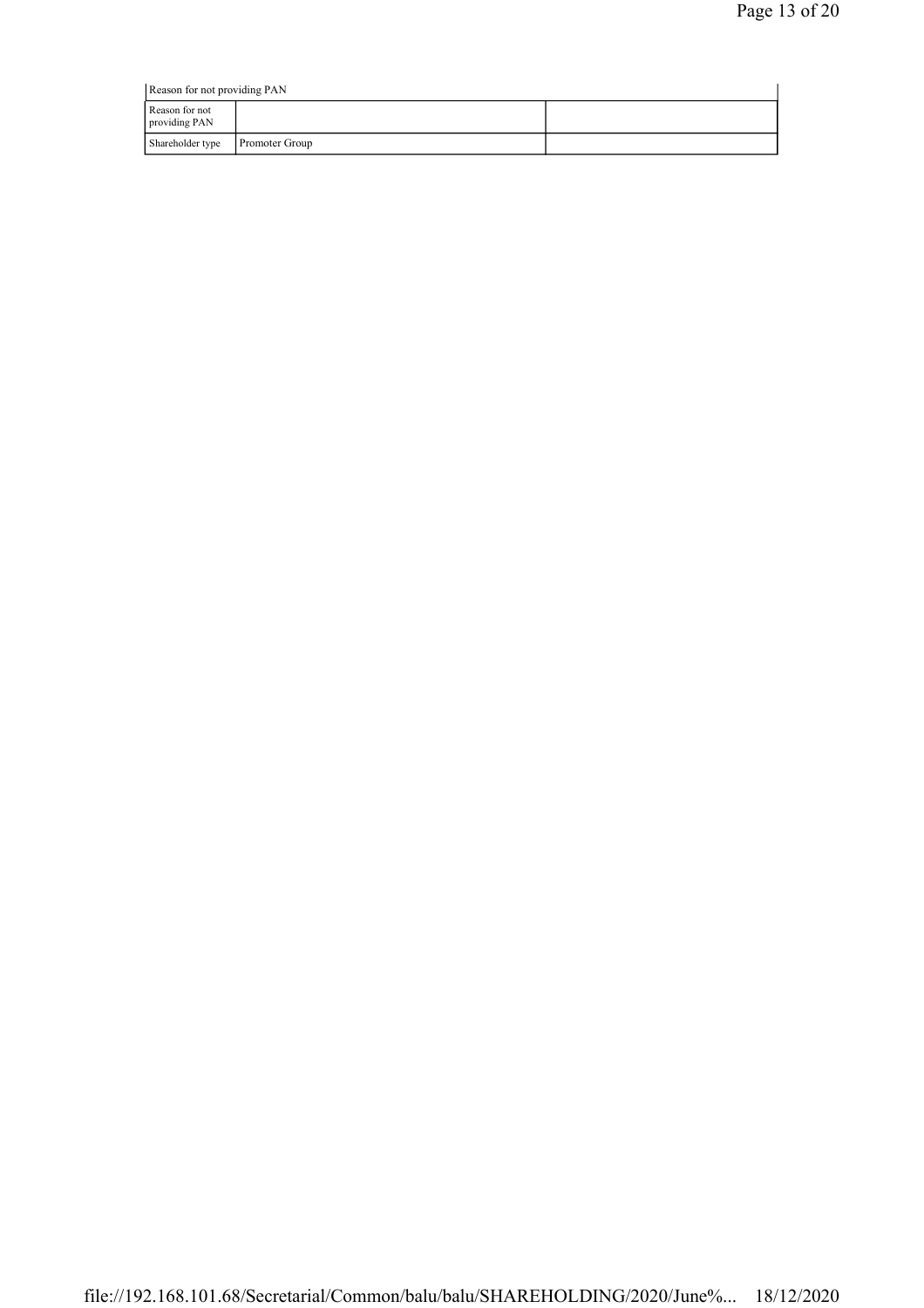| <b>Financial Institutions/ Banks</b>                                                                                                                                                     |                                  |                         |                |                   |             |                   |                        |  |
|------------------------------------------------------------------------------------------------------------------------------------------------------------------------------------------|----------------------------------|-------------------------|----------------|-------------------|-------------|-------------------|------------------------|--|
| Searial No.                                                                                                                                                                              | 1                                | $\overline{c}$          | $\overline{3}$ | $\overline{4}$    | 5           | 6                 | $\overline{7}$         |  |
| Name of the<br>Shareholders (I)                                                                                                                                                          | Canara Bank-<br>Mumbai           | Punjab National<br>Bank | Icici Bank Ltd | Bank Of<br>Baroda | Indian Bank | Idbi Bank<br>Ltd. | Union Bank Of<br>India |  |
| PAN(II)                                                                                                                                                                                  | AAACC6106G                       | AAACP0165G              | AAACI1195H     | AAACB1534F        | AAACI1607G  | AABCI8842G        | AAACU0564G             |  |
| No. of fully paid<br>up equity shares<br>held $(IV)$                                                                                                                                     | 75511277                         | 42960599                | 39272129       | 22104507          | 19974706    | 14053827          | 5803088                |  |
| No. Of Partly paid-<br>up equity shares<br>held (V)                                                                                                                                      |                                  |                         |                |                   |             |                   |                        |  |
| No. Of shares<br>underlying<br>Depository<br>Receipts (VI)                                                                                                                               |                                  |                         |                |                   |             |                   |                        |  |
| Total nos. shares<br>held $(VII) = (IV) +$<br>$(V)$ + $(VI)$                                                                                                                             | 75511277                         | 42960599                | 39272129       | 22104507          | 19974706    | 14053827          | 5803088                |  |
| Shareholding as a<br>% of total no. of<br>shares (calculated<br>as per SCRR,<br>1957) (VIII) As a<br>% of $(A+B+C2)$                                                                     | 20.43                            | 11.62                   | 10.63          | 5.98              | 5.4         | 3.8               | 1.57                   |  |
| Number of Voting Rights held in each class of securities (IX)                                                                                                                            |                                  |                         |                |                   |             |                   |                        |  |
| Class eg: X                                                                                                                                                                              | 75511277                         | 42960599                | 39272129       | 22104507          | 19974706    | 14053827          | 5803088                |  |
| Class eg:y                                                                                                                                                                               |                                  |                         |                |                   |             |                   |                        |  |
| Total                                                                                                                                                                                    | 75511277                         | 42960599                | 39272129       | 22104507          | 19974706    | 14053827          | 5803088                |  |
| Total as a % of<br>Total Voting rights                                                                                                                                                   | 20.43                            | 11.62                   | 10.63          | 5.98              | 5.4         | 3.8               | 1.57                   |  |
| No. Of Shares<br>Underlying<br>Outstanding<br>convertible<br>securities $(X)$                                                                                                            |                                  |                         |                |                   |             |                   |                        |  |
| No. of Shares<br>Underlying<br>Outstanding<br>Warrants (Xi)                                                                                                                              |                                  |                         |                |                   |             |                   |                        |  |
| No. Of Shares<br>Underlying<br>Outstanding<br>convertible<br>securities and No.<br>Of Warrants (Xi)<br>(a)                                                                               |                                  |                         |                |                   |             |                   |                        |  |
| Shareholding, as a<br>% assuming full<br>conversion of<br>convertible<br>securities (as a<br>percentage of<br>diluted share<br>capital) $(XI) = (VII)$<br>$+(X)$ As a % of<br>$(A+B+C2)$ | 20.43                            | 11.62                   | 10.63          | 5.98              | 5.4         | 3.8               | 1.57                   |  |
|                                                                                                                                                                                          | Number of Locked in shares (XII) |                         |                |                   |             |                   |                        |  |
| No. (a)                                                                                                                                                                                  |                                  |                         |                |                   |             |                   |                        |  |
| As a % of total<br>Shares held (b)                                                                                                                                                       |                                  |                         |                |                   |             |                   |                        |  |
| Number of equity<br>shares held in<br>dematerialized<br>form (XIV)                                                                                                                       | 75511277                         | 42960599                | 39272129       | 22104507          | 19974706    | 14053827          | 5803088                |  |
| Reason for not providing PAN                                                                                                                                                             |                                  |                         |                |                   |             |                   |                        |  |
| Reason for not<br>providing PAN                                                                                                                                                          |                                  |                         |                |                   |             |                   |                        |  |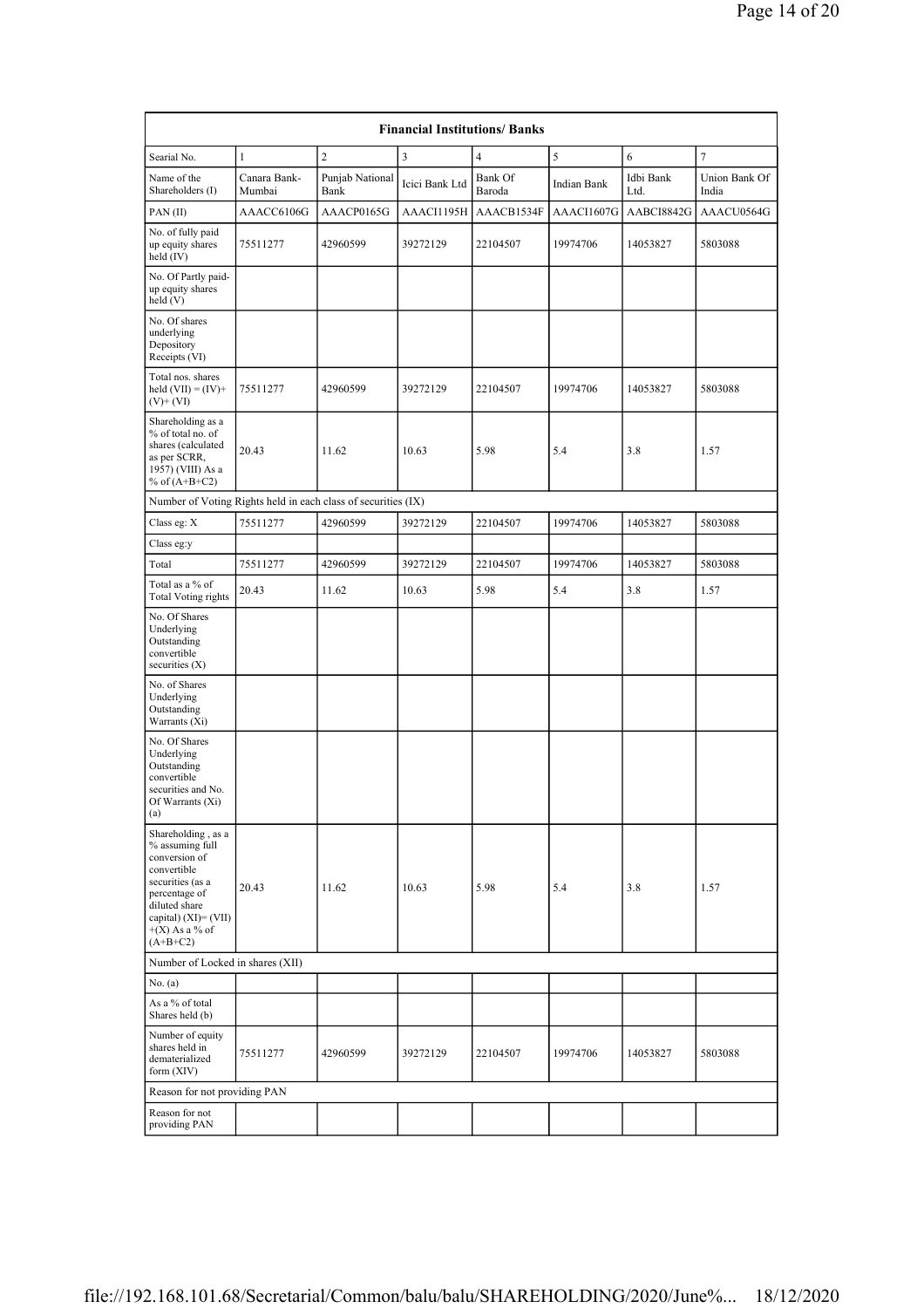| <b>Financial Institutions/ Banks</b>                                                                                                                                                     |                                                               |                  |                       |  |  |  |  |
|------------------------------------------------------------------------------------------------------------------------------------------------------------------------------------------|---------------------------------------------------------------|------------------|-----------------------|--|--|--|--|
| Searial No.                                                                                                                                                                              | 8                                                             | 9                |                       |  |  |  |  |
| Name of the<br>Shareholders (I)                                                                                                                                                          | Uco Bank                                                      | Dbs Bank Limited | Click here to go back |  |  |  |  |
| PAN(II)                                                                                                                                                                                  | AAACU3561B                                                    | AAACT4652J       | Total                 |  |  |  |  |
| No. of fully paid<br>up equity shares<br>held (IV)                                                                                                                                       | 4521203                                                       | 4124496          | 228325832             |  |  |  |  |
| No. Of Partly paid-<br>up equity shares<br>held(V)                                                                                                                                       |                                                               |                  |                       |  |  |  |  |
| No. Of shares<br>underlying<br>Depository<br>Receipts (VI)                                                                                                                               |                                                               |                  |                       |  |  |  |  |
| Total nos. shares<br>held $(VII) = (IV) +$<br>$(V)+(VI)$                                                                                                                                 | 4521203                                                       | 4124496          | 228325832             |  |  |  |  |
| Shareholding as a<br>% of total no. of<br>shares (calculated<br>as per SCRR,<br>1957) (VIII) As a<br>% of $(A+B+C2)$                                                                     | 1.22                                                          | 1.12             | 61.78                 |  |  |  |  |
|                                                                                                                                                                                          | Number of Voting Rights held in each class of securities (IX) |                  |                       |  |  |  |  |
| Class eg: X                                                                                                                                                                              | 4521203                                                       | 4124496          | 228325832             |  |  |  |  |
| Class eg:y                                                                                                                                                                               |                                                               |                  |                       |  |  |  |  |
| Total                                                                                                                                                                                    | 4521203                                                       | 4124496          | 228325832             |  |  |  |  |
| Total as a % of<br><b>Total Voting rights</b>                                                                                                                                            | 1.22                                                          | 1.12             | 61.78                 |  |  |  |  |
| No. Of Shares<br>Underlying<br>Outstanding<br>convertible<br>securities $(X)$                                                                                                            |                                                               |                  |                       |  |  |  |  |
| No. of Shares<br>Underlying<br>Outstanding<br>Warrants (Xi)                                                                                                                              |                                                               |                  |                       |  |  |  |  |
| No. Of Shares<br>Underlying<br>Outstanding<br>convertible<br>securities and No.<br>Of Warrants (Xi)<br>(a)                                                                               |                                                               |                  |                       |  |  |  |  |
| Shareholding, as a<br>% assuming full<br>conversion of<br>convertible<br>securities (as a<br>percentage of<br>diluted share<br>capital) $(XI) = (VII)$<br>$+(X)$ As a % of<br>$(A+B+C2)$ | 1.22                                                          | 1.12             | 61.78                 |  |  |  |  |
|                                                                                                                                                                                          | Number of Locked in shares (XII)                              |                  |                       |  |  |  |  |
| No. $(a)$                                                                                                                                                                                |                                                               |                  |                       |  |  |  |  |
| As a % of total<br>Shares held (b)                                                                                                                                                       |                                                               |                  |                       |  |  |  |  |
| Number of equity<br>shares held in<br>dematerialized<br>form (XIV)                                                                                                                       | 4521203                                                       | 4124496          | 228325832             |  |  |  |  |
| Reason for not providing PAN                                                                                                                                                             |                                                               |                  |                       |  |  |  |  |
| Reason for not<br>providing PAN                                                                                                                                                          |                                                               |                  |                       |  |  |  |  |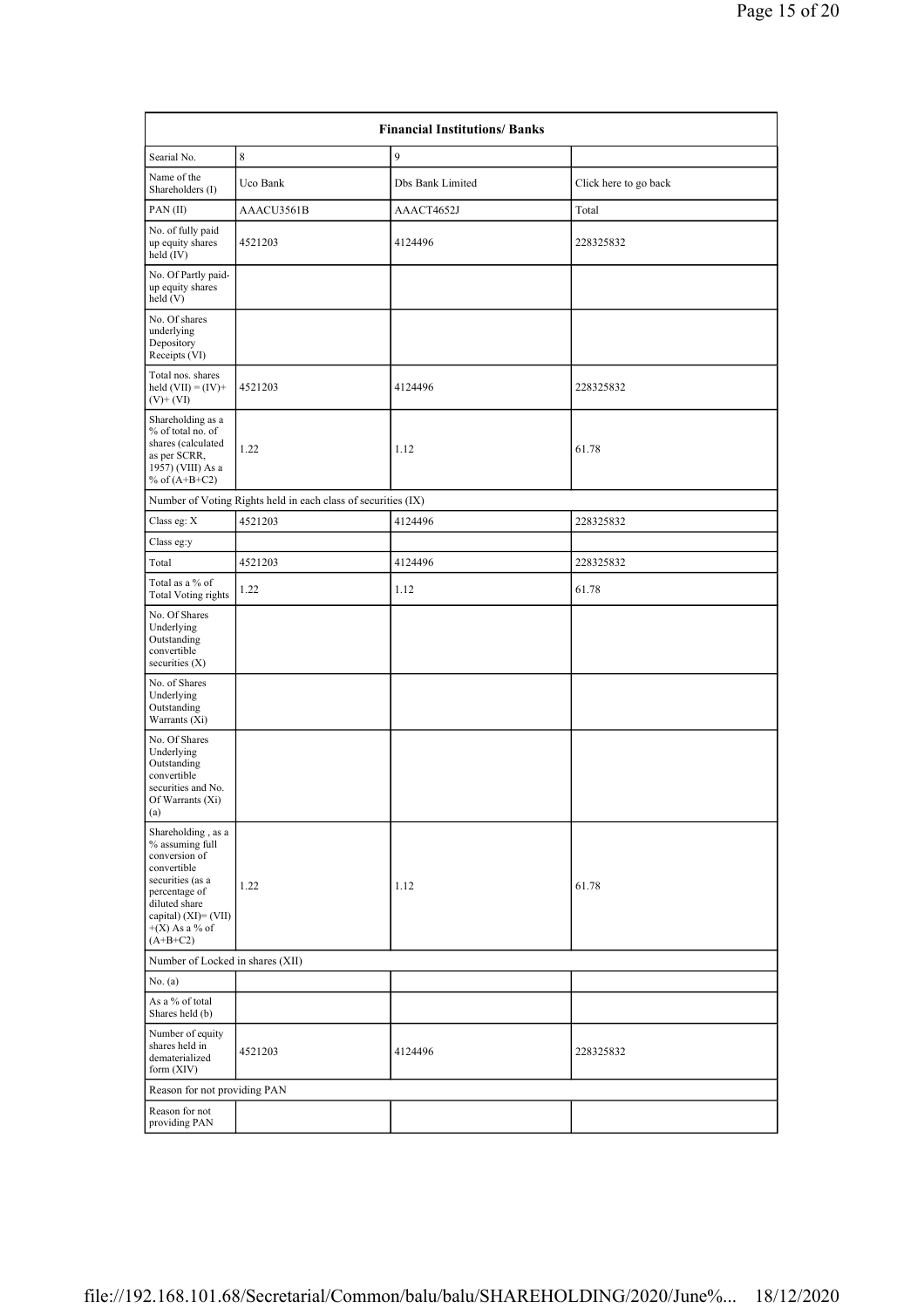| Any Other (specify)                                                                                                                                                                       |                                  |                                                               |                         |                      |            |                                           |                              |  |
|-------------------------------------------------------------------------------------------------------------------------------------------------------------------------------------------|----------------------------------|---------------------------------------------------------------|-------------------------|----------------------|------------|-------------------------------------------|------------------------------|--|
| Searial No.                                                                                                                                                                               | $\mathbf{1}$                     | $\overline{c}$                                                | $\overline{\mathbf{3}}$ | $\overline{4}$       | 5          | 6                                         | $\overline{7}$               |  |
| Category                                                                                                                                                                                  | <b>IEPF</b>                      | Trusts                                                        | Trusts                  | Foreign<br>Nationals | <b>HUF</b> | Foreign Nationals                         | Non-Resident<br>Indian (NRI) |  |
| Category / More<br>than 1 percentage                                                                                                                                                      | Category                         | More than 1 percentage<br>of shareholding                     | Category                | Category             | Category   | More than 1 percentage<br>of shareholding | Category                     |  |
| Name of the<br>Shareholders (I)                                                                                                                                                           |                                  | Gammon India Trust                                            |                         |                      |            | Summicorp Ltd                             |                              |  |
| PAN(II)                                                                                                                                                                                   |                                  | QACHO0002Q                                                    |                         |                      |            | ABGFS4573B                                |                              |  |
| No. of the<br>Shareholders (I)                                                                                                                                                            | 1                                | 1                                                             | $\sqrt{2}$              | 7                    | 1043       | 1                                         | 551                          |  |
| No. of fully paid<br>up equity shares<br>held (IV)                                                                                                                                        | 618826                           | 5804680                                                       | 635                     | 167355               | 3609399    | 4330832                                   | 2560652                      |  |
| No. Of Partly paid-<br>up equity shares<br>held (V)                                                                                                                                       |                                  |                                                               |                         |                      |            |                                           |                              |  |
| No. Of shares<br>underlying<br>Depository<br>Receipts (VI)                                                                                                                                |                                  |                                                               |                         |                      |            |                                           |                              |  |
| Total nos. shares<br>held $(VII) = (IV) +$<br>$(V)$ + $(VI)$                                                                                                                              | 618826                           | 5804680                                                       | 635                     | 167355               | 3609399    | 4330832                                   | 2560652                      |  |
| Shareholding as a<br>% of total no. of<br>shares (calculated<br>as per SCRR,<br>1957) (VIII) As a<br>% of $(A+B+C2)$                                                                      | 0.17                             | 1.57                                                          | $\bf{0}$                | 0.05                 | 0.98       | 1.17                                      | 0.69                         |  |
|                                                                                                                                                                                           |                                  | Number of Voting Rights held in each class of securities (IX) |                         |                      |            |                                           |                              |  |
| Class eg: X                                                                                                                                                                               | 618826                           | 5804680                                                       | 635                     | 167355               | 3609399    | 4330832                                   | 2560652                      |  |
| Class eg:y                                                                                                                                                                                |                                  |                                                               |                         |                      |            |                                           |                              |  |
| Total                                                                                                                                                                                     | 618826                           | 5804680                                                       | 635                     | 167355               | 3609399    | 4330832                                   | 2560652                      |  |
| Total as a % of<br><b>Total Voting rights</b>                                                                                                                                             | 0.17                             | 1.57                                                          | $\boldsymbol{0}$        | 0.05                 | 0.98       | 1.17                                      | 0.69                         |  |
| No. Of Shares<br>Underlying<br>Outstanding<br>convertible<br>securities (X)                                                                                                               |                                  |                                                               |                         |                      |            |                                           |                              |  |
| No. of Shares<br>Underlying<br>Outstanding<br>Warrants (Xi)                                                                                                                               |                                  |                                                               |                         |                      |            |                                           |                              |  |
| No. Of Shares<br>Underlying<br>Outstanding<br>convertible<br>securities and No.<br>Of Warrants (Xi)<br>(a)                                                                                |                                  |                                                               |                         |                      |            |                                           |                              |  |
| Shareholding , as a<br>% assuming full<br>conversion of<br>convertible<br>securities (as a<br>percentage of<br>diluted share<br>capital) $(XI) = (VII)$<br>$+(X)$ As a % of<br>$(A+B+C2)$ | 0.17                             | 1.57                                                          | $\bf{0}$                | 0.05                 | 0.98       | 1.17                                      | 0.69                         |  |
|                                                                                                                                                                                           | Number of Locked in shares (XII) |                                                               |                         |                      |            |                                           |                              |  |
| No. (a)                                                                                                                                                                                   |                                  |                                                               |                         |                      |            |                                           |                              |  |
| As a % of total<br>Shares held (b)                                                                                                                                                        |                                  |                                                               |                         |                      |            |                                           |                              |  |
| Number of equity<br>shares held in<br>dematerialized<br>form (XIV)                                                                                                                        | 618826                           | $\boldsymbol{0}$                                              | 635                     | $\boldsymbol{0}$     | 3609399    | 4330832                                   | 2558072                      |  |
| Reason for not providing PAN                                                                                                                                                              |                                  |                                                               |                         |                      |            |                                           |                              |  |
|                                                                                                                                                                                           |                                  |                                                               |                         |                      |            |                                           |                              |  |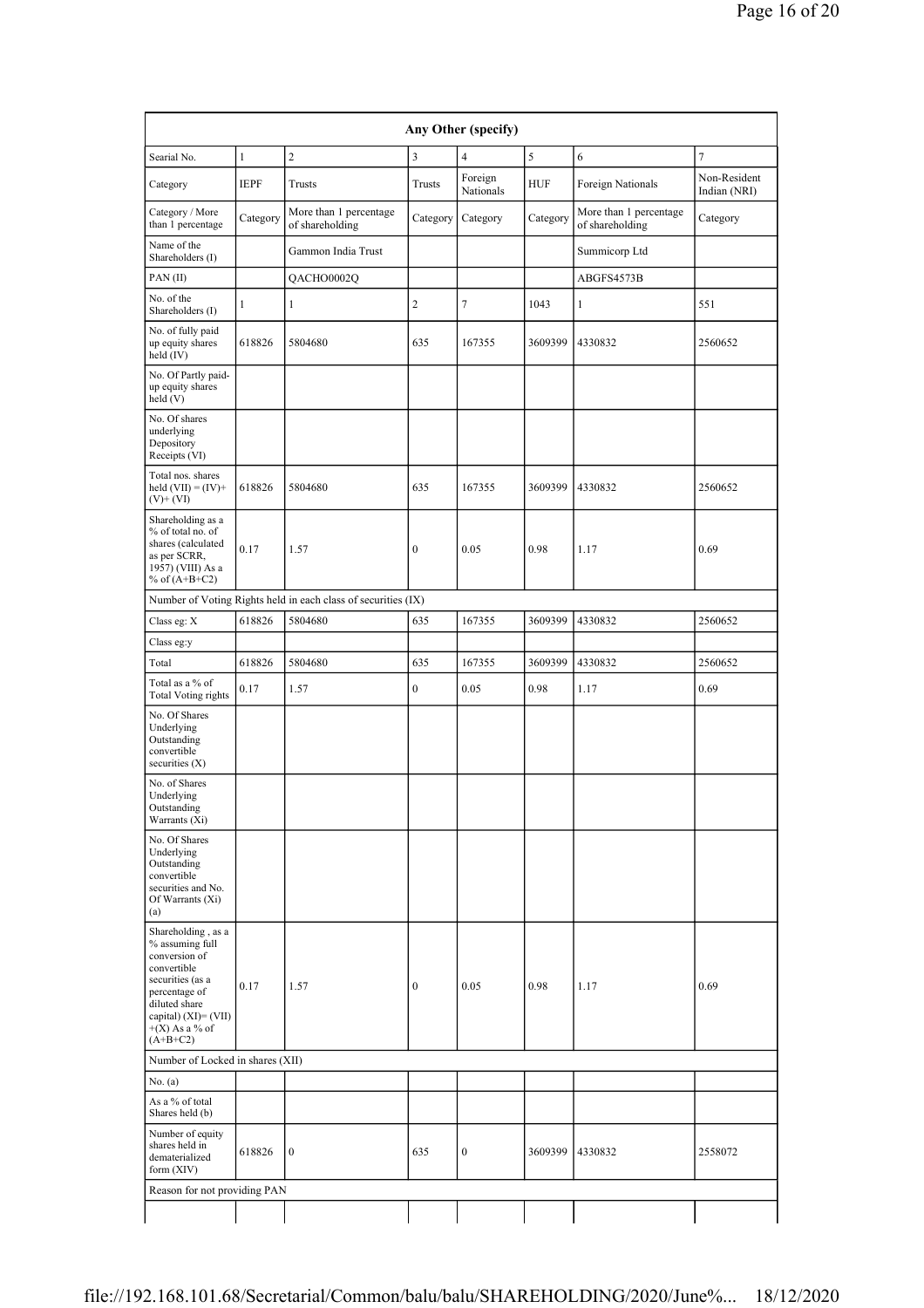| $D$ agent<br>∵not<br>ю<br>rca<br>$\sim$<br><b>Droy</b><br>----<br>⊭ишт<br>T MIA |  |  |
|---------------------------------------------------------------------------------|--|--|
|                                                                                 |  |  |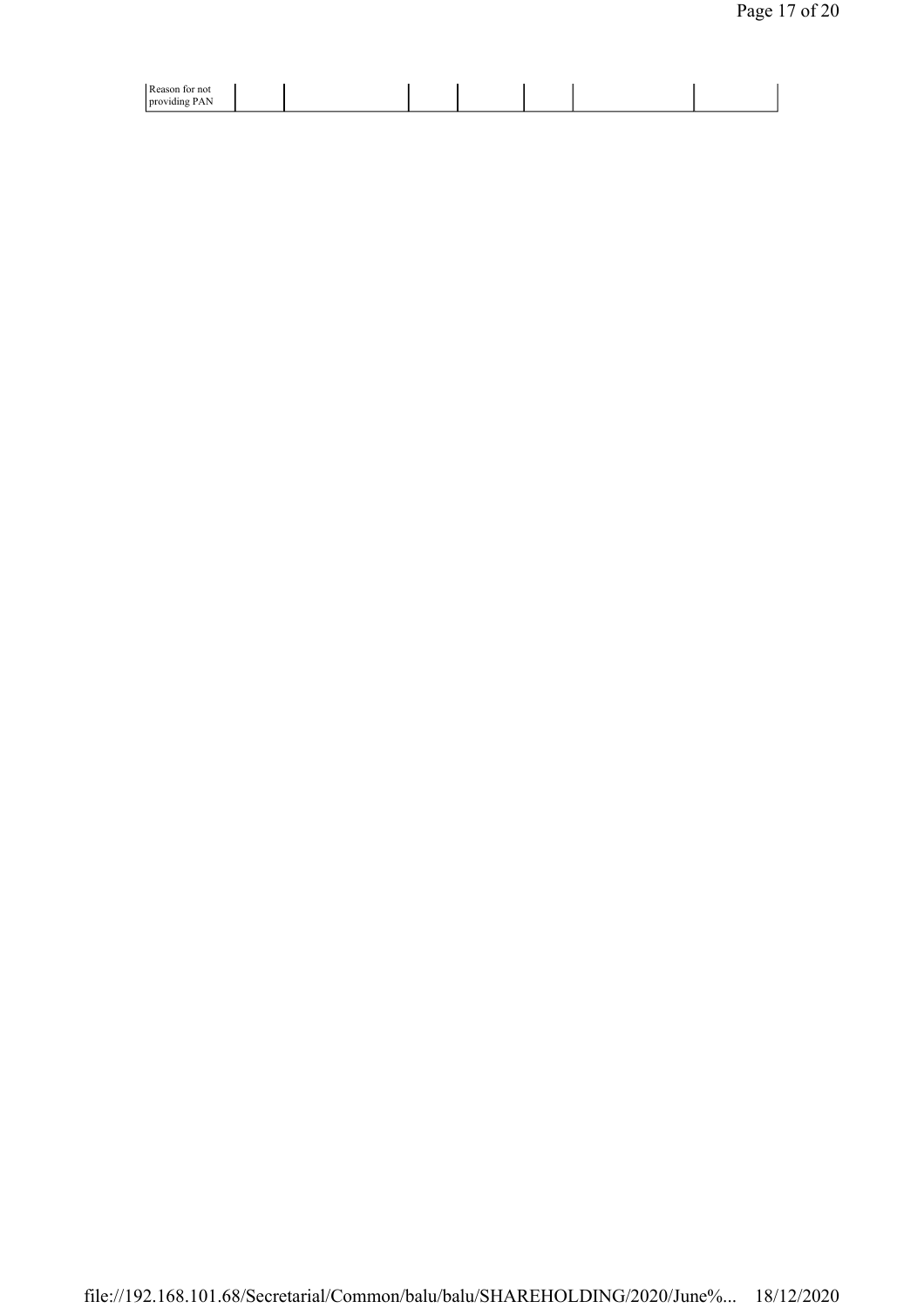| Any Other (specify)                                                                                                                                                                   |                                                               |                          |                                     |                     |                            |                          |  |
|---------------------------------------------------------------------------------------------------------------------------------------------------------------------------------------|---------------------------------------------------------------|--------------------------|-------------------------------------|---------------------|----------------------------|--------------------------|--|
| Searial No.                                                                                                                                                                           | 8                                                             | $\mathbf{q}$             | 10                                  | 11                  | 12                         |                          |  |
| Category                                                                                                                                                                              | Director or Director's<br>Relatives                           | Others                   | Overseas Corporate<br><b>Bodies</b> | Clearing<br>Members | <b>Bodies</b><br>Corporate |                          |  |
| Category / More<br>than 1 percentage                                                                                                                                                  | Category                                                      | Category                 | Category                            | Category            | Category                   |                          |  |
| Name of the<br>Shareholders (I)                                                                                                                                                       |                                                               | Office<br><b>Bearers</b> |                                     |                     |                            | Click here to go<br>back |  |
| PAN(II)                                                                                                                                                                               |                                                               |                          |                                     |                     |                            | Total                    |  |
| No. of the<br>Shareholders (I)                                                                                                                                                        | $\overline{c}$                                                | 30                       | $\mathbf{1}$                        | 8                   | 350                        | 1995                     |  |
| No. of fully paid<br>up equity shares<br>held (IV)                                                                                                                                    | 14472                                                         | 47154                    | 5500                                | 69249               | 7220256                    | 14313498                 |  |
| No. Of Partly paid-<br>up equity shares<br>held (V)                                                                                                                                   |                                                               |                          |                                     |                     |                            |                          |  |
| No. Of shares<br>underlying<br>Depository<br>Receipts (VI)                                                                                                                            |                                                               |                          |                                     |                     |                            |                          |  |
| Total nos. shares<br>held $(VII) = (IV) +$<br>$(V)$ + $(VI)$                                                                                                                          | 14472                                                         | 47154                    | 5500                                | 69249               | 7220256                    | 14313498                 |  |
| Shareholding as a<br>% of total no. of<br>shares (calculated<br>as per SCRR,<br>1957) (VIII) As a<br>% of $(A+B+C2)$                                                                  | $\mathbf{0}$                                                  | 0.01                     | $\boldsymbol{0}$                    | 0.02                | 1.95                       | 3.87                     |  |
|                                                                                                                                                                                       | Number of Voting Rights held in each class of securities (IX) |                          |                                     |                     |                            |                          |  |
| Class eg: X                                                                                                                                                                           | 14472                                                         | 47154                    | 5500                                | 69249               | 7220256                    | 14313498                 |  |
| Class eg:y                                                                                                                                                                            |                                                               |                          |                                     |                     |                            |                          |  |
| Total                                                                                                                                                                                 | 14472                                                         | 47154                    | 5500                                | 69249               | 7220256                    | 14313498                 |  |
| Total as a % of<br><b>Total Voting rights</b>                                                                                                                                         | $\mathbf{0}$                                                  | 0.01                     | $\boldsymbol{0}$                    | 0.02                | 1.95                       | 3.87                     |  |
| No. Of Shares<br>Underlying<br>Outstanding<br>convertible<br>securities $(X)$                                                                                                         |                                                               |                          |                                     |                     |                            |                          |  |
| No. of Shares<br>Underlying<br>Outstanding<br>Warrants (Xi)                                                                                                                           |                                                               |                          |                                     |                     |                            |                          |  |
| No. Of Shares<br>Underlying<br>Outstanding<br>convertible<br>securities and No.<br>Of Warrants (Xi)<br>(a)                                                                            |                                                               |                          |                                     |                     |                            |                          |  |
| Shareholding, as a<br>% assuming full<br>conversion of<br>convertible<br>securities (as a<br>percentage of<br>diluted share<br>capital) (XI)= (VII)<br>$+(X)$ As a % of<br>$(A+B+C2)$ | $\boldsymbol{0}$                                              | 0.01                     | $\boldsymbol{0}$                    | 0.02                | 1.95                       | 3.87                     |  |
| Number of Locked in shares (XII)                                                                                                                                                      |                                                               |                          |                                     |                     |                            |                          |  |
| No. (a)                                                                                                                                                                               |                                                               |                          |                                     |                     |                            |                          |  |
| As a % of total<br>Shares held (b)                                                                                                                                                    |                                                               |                          |                                     |                     |                            |                          |  |
| Number of equity<br>shares held in<br>dematerialized<br>form (XIV)                                                                                                                    | 14472                                                         | 40024                    | $\boldsymbol{0}$                    | 69249               | 6067736                    | 12978413                 |  |
| Reason for not providing PAN                                                                                                                                                          |                                                               |                          |                                     |                     |                            |                          |  |
|                                                                                                                                                                                       |                                                               |                          |                                     |                     |                            |                          |  |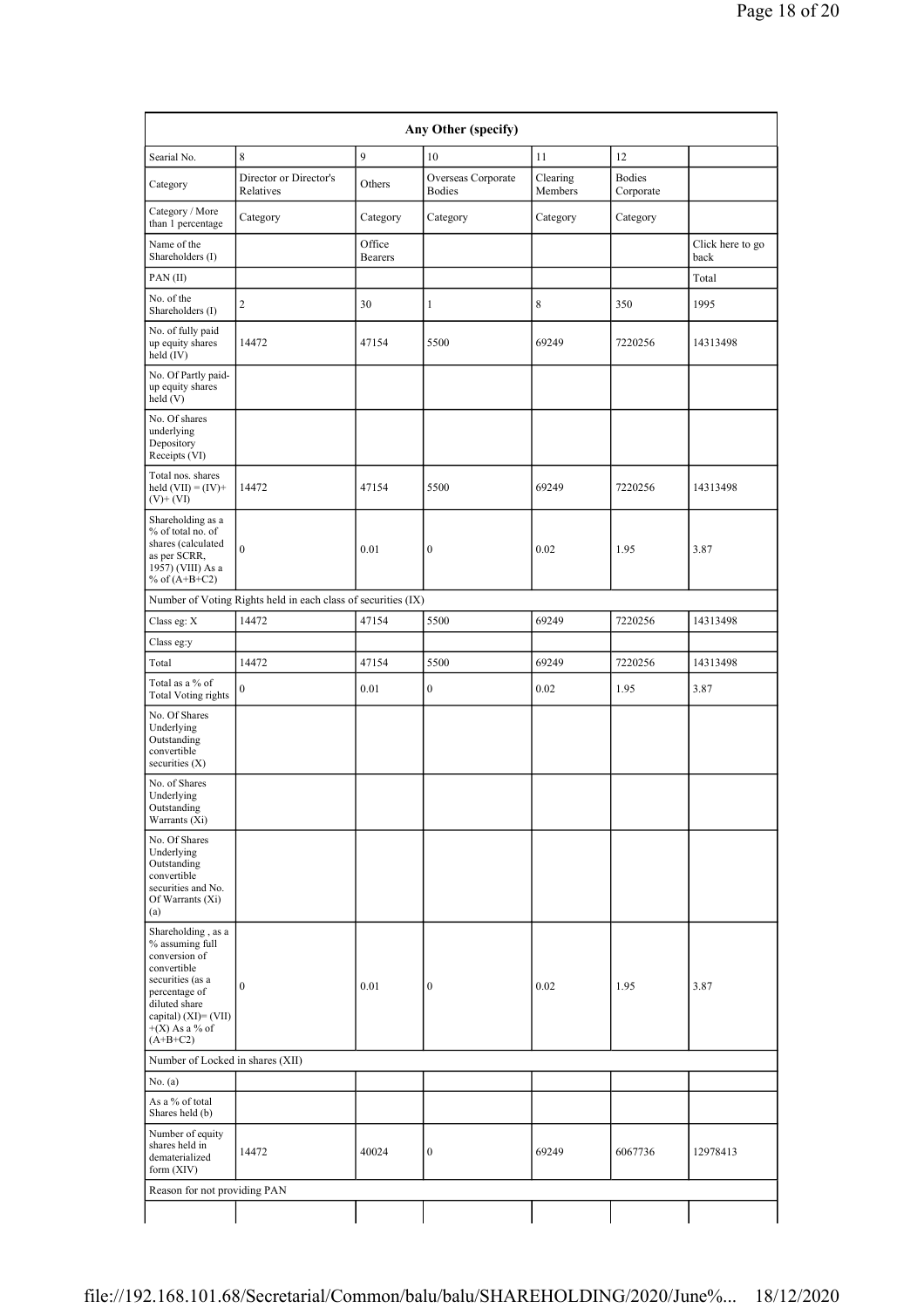| Reason for not<br>.<br>: PAN<br>providing |  |  |  |
|-------------------------------------------|--|--|--|
|                                           |  |  |  |